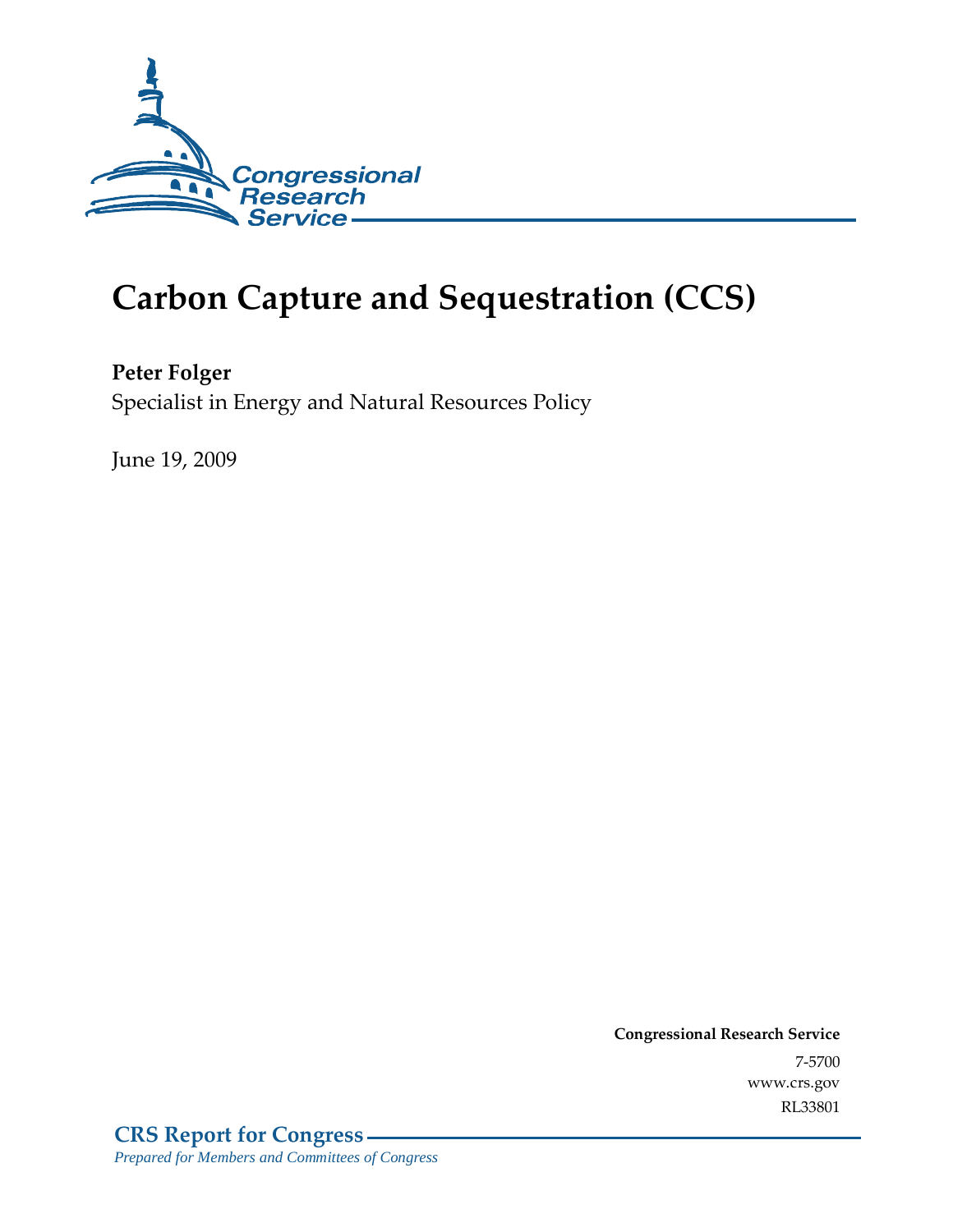# **Summary**

Carbon capture and sequestration (or storage)—known as CCS—has attracted interest as a measure for mitigating global climate change because large amounts of carbon dioxide  $(CO<sub>2</sub>)$ emitted from fossil fuel use in the United States are potentially available to be captured and stored underground or prevented from reaching the atmosphere. Large, industrial sources of  $CO<sub>2</sub>$ , such as electricity-generating plants, are likely initial candidates for CCS because they are predominantly stationary, single-point sources. Electricity generation contributes over 40% of U.S.  $CO<sub>2</sub>$  emissions from fossil fuels.

Congressional interest has grown in CCS as part of legislative strategies to address climate change. On February 13, 2009, Congress passed the American Recovery and Reinvestment Act of 2009 (ARRA, P.L. 111-5), which included \$3.4 billion for projects and programs related to CCS. Of that amount, \$1.52 billion would be made available for a competitive solicitation for industrial carbon capture and energy efficiency improvement projects, \$1 billion for the renewal of FutureGen, and \$800 million for U.S. Department of Energy Clean Coal Power Initiative Round III solicitations, which specifically target coal-based systems that capture and sequester, or reuse,  $CO<sub>2</sub>$  emissions. The \$3.4 billion contained in ARRA greatly exceeds the federal government's cumulative outlays for CCS research and development since 1997.

The large and rapid influx of funding for industrial-scale CCS projects may accelerate development and deployment of  $CO<sub>2</sub>$  capture technologies. Currently, U.S. power plants do not capture large volumes of  $CO<sub>2</sub>$  for CCS, even though technology is available that can potentially remove 80%-95% of  $CO<sub>2</sub>$  from a point source. This is due, in part, to the absence of either an economic incentive (i.e., a price for captured  $CO<sub>2</sub>$ ) or a regulatory requirement to curtail  $CO<sub>2</sub>$ emissions. In addition, DOE estimates that CCS costs between \$100 and \$300 per metric ton (2,200 pounds) of carbon emissions avoided using current technologies. Those additional costs mean that power plants with CCS would require more fuel, and costs per kilowatt-hour would be higher than for plants without CCS.

After  $CO<sub>2</sub>$  is captured from the source and compressed into a liquid, pipelines or ships would likely convey the captured  $CO<sub>2</sub>$  to storage sites to be injected underground. Three main types of geological formations are being considered for storing large amounts of  $CO<sub>2</sub>$  as a liquid: oil and gas reservoirs, deep saline reservoirs, and unmineable coal seams. The deep ocean also has a huge potential to store carbon; however, direct injection of  $CO<sub>2</sub>$  into the deep ocean is still experimental, and environmental concerns have forestalled planned experiments in the open ocean. Mineral carbonation—reacting minerals with a stream of concentrated  $CO<sub>2</sub>$  to form a solid carbonate—is well understood, but it also is still an experimental process for storing large quantities of  $CO<sub>2</sub>$ .

The increase in funding for CCS provided for in ARRA and by other economic incentives may lead to less expensive and more effective technologies for capturing large quantities of  $CO<sub>2</sub>$ . Without a carbon price or a regulatory requirement to cap  $CO<sub>2</sub>$  emissions, however, it will be difficult to predict or evaluate how the technology would be deployed throughout the U.S. energy sector. By comparison, transporting, injecting, and storing  $CO<sub>2</sub>$  underground may be less daunting. A large pipeline infrastructure for transporting  $CO<sub>2</sub>$  could be very costly, however, and considerable uncertainty remains over how large quantities of injected  $CO<sub>2</sub>$  would be permanently stored underground. To help resolve these uncertainties, DOE has initiated large-scale  $CO<sub>2</sub>$ injection tests in a variety of geologic reservoirs that are to take place over the next several years.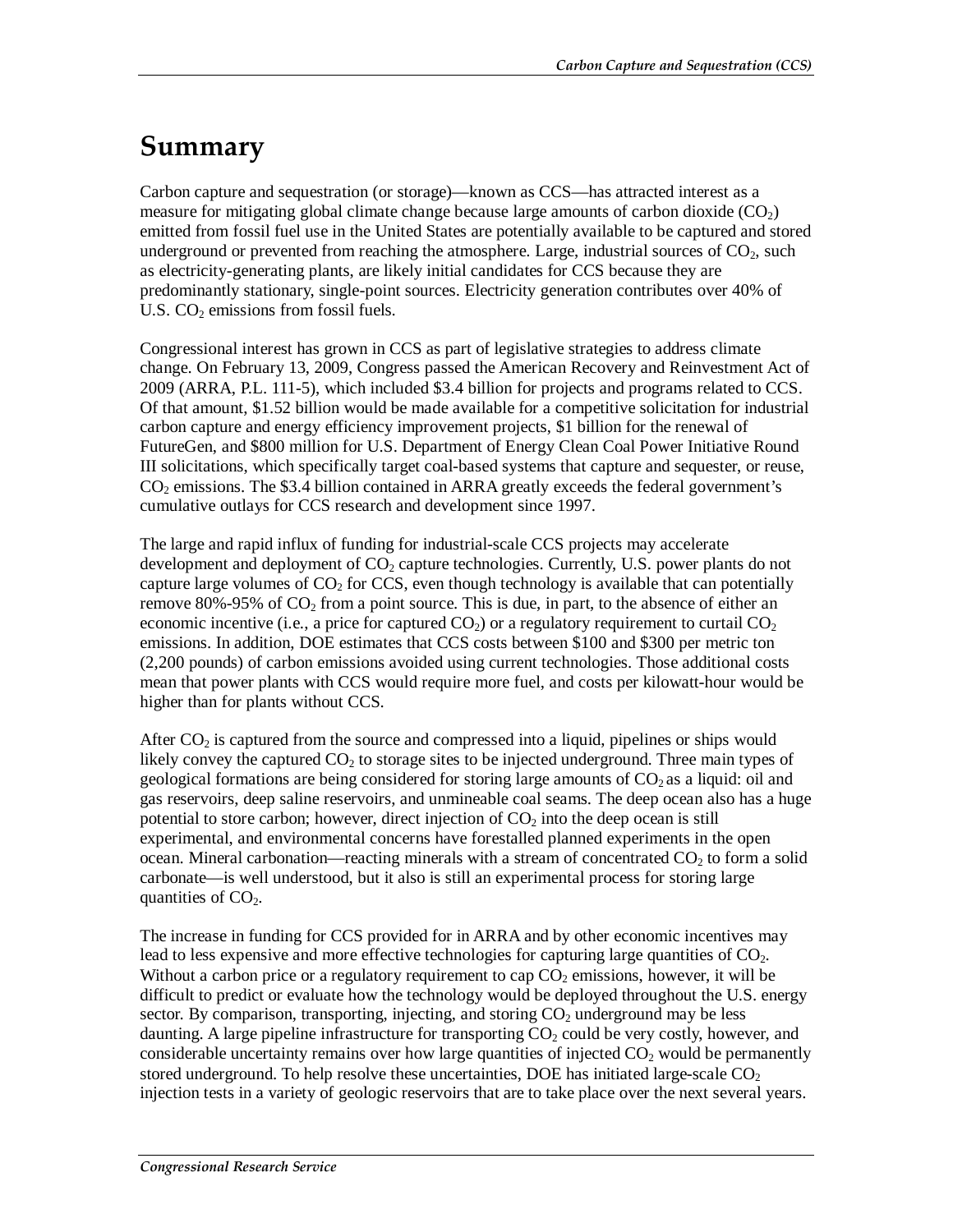# Contents

## Figures

## **Tables**

| Table 1. Sources for CO <sub>2</sub> Emissions in the United States from Combustion of Fossil |  |
|-----------------------------------------------------------------------------------------------|--|
|                                                                                               |  |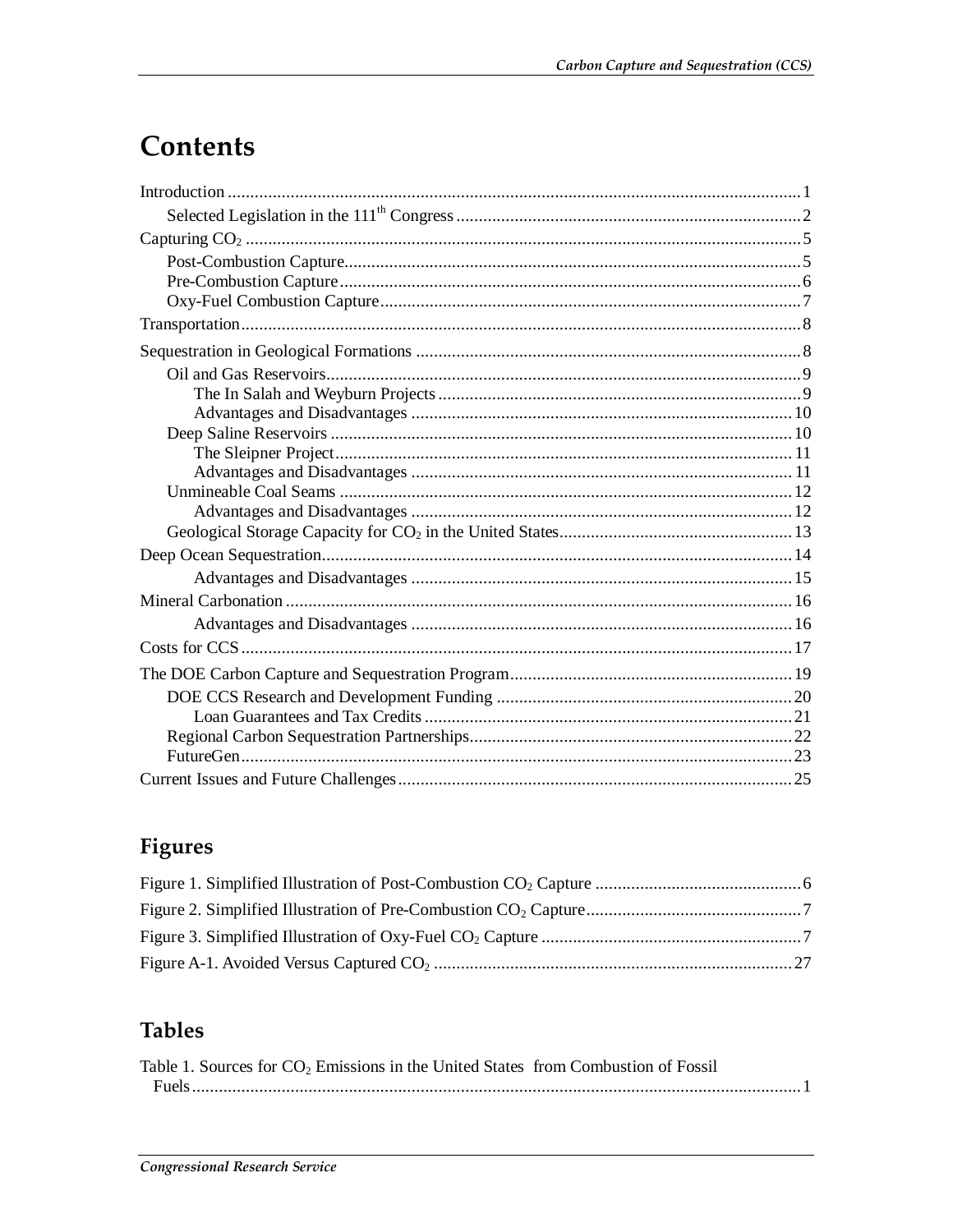| Table 2. Geological Sequestration Potential for the United States and Parts of Canada 14 |  |
|------------------------------------------------------------------------------------------|--|
| Table 3. Estimates of Additional Costs of Selected Carbon Capture Technology  18         |  |
|                                                                                          |  |
|                                                                                          |  |

## **Appendixes**

|--|--|--|

## **Contacts**

|--|--|--|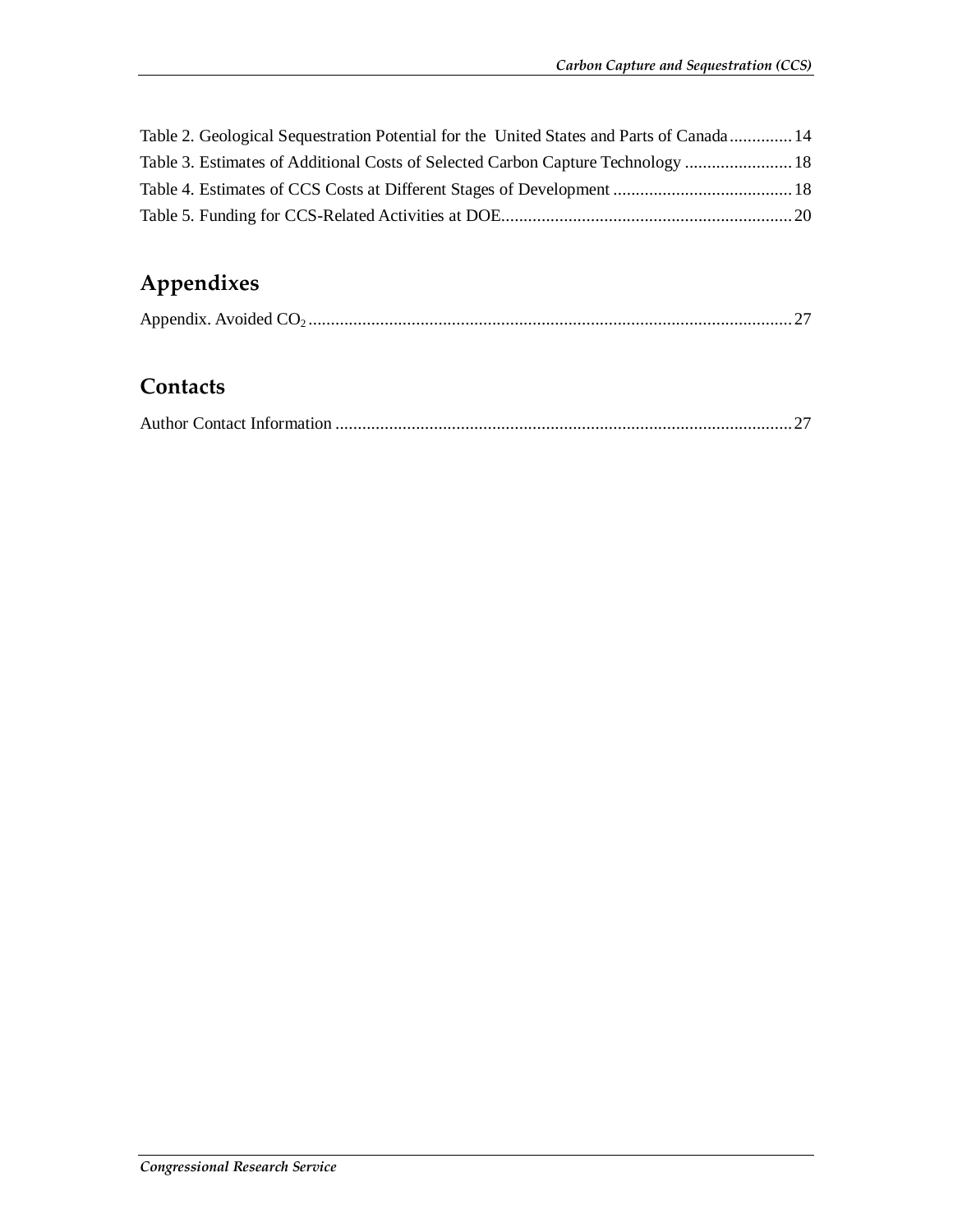# **Introduction**

Carbon capture and sequestration (or storage)—known as CCS—is capturing carbon at its source and storing it before its release to the atmosphere. CCS would reduce the amount of carbon dioxide  $(CO<sub>2</sub>)$  emitted to the atmosphere despite the continued use of fossil fuels. An integrated CCS system would include three main steps: (1) capturing and separating  $CO<sub>2</sub>$ ; (2) compressing and transporting the captured  $CO<sub>2</sub>$  to the sequestration site; and (3) sequestering  $CO<sub>2</sub>$  in geological reservoirs or in the oceans. As a measure for mitigating global climate change, CCS has attracted congressional interest because several projects in the United States and abroad typically associated with oil and gas production—are successfully capturing, injecting, and storing CO<sub>2</sub> underground, albeit at relatively small scales. The oil and gas industry in the United States injects approximately 48 million metric tons of  $CO<sub>2</sub>$  underground each year to help recover oil and gas resources (enhanced oil recovery, or EOR).<sup>1</sup> Also, potentially large amounts of  $CO<sub>2</sub>$ generated from electricity generation—over 40% of the total  $CO<sub>2</sub>$  emitted in the United States from fossil fuels, nearly 2.4 billion metric tons per year—could be targeted for large-scale CCS. (See **Table 1**.)

Fuel combustion accounts for 94% of all U.S.  $CO_2$  emissions.<sup>2</sup> Electricity generation contributes the largest proportion of  $CO_2$  emissions compared to other types of fossil fuel use in the United States. (See **Table 1.**) Electricity-generating plants are among the most likely initial candidates for capture, separation, and storage or reuse of  $CO<sub>2</sub>$  because they are predominantly large, stationary, single-point sources of emissions. Large industrial facilities, such as cementmanufacturing, ethanol, or hydrogen production plants, that produce large quantities of  $CO<sub>2</sub>$  as part of the industrial process are also good candidates for  $CO_2$  capture and storage.<sup>3</sup>

| <b>Sources</b>         | $CO2$ Emissions <sup>a</sup> | <b>Percent of Total</b> |
|------------------------|------------------------------|-------------------------|
| Electricity generation | 2,397.3                      | 42%                     |
| Transportation         | 1,887.4                      | 33%                     |
| Industrial             | 845.4                        | 15%                     |
| Residential            | 340.6                        | 6%                      |
| Commercial             | 214.4                        | 4%                      |
| Total                  | 5,685.1                      | 100%                    |

#### Table 1. Sources for CO<sub>2</sub> Emissions in the United States **from Combustion of Fossil Fuels**

**Source:** U.S. Environmental Protection Agency (EPA), *Inventory of U.S. Greenhouse Emissions and Sinks: 1990- 2007*, Table ES-3; see http://epa.gov/climatechange/emissions/usinventoryreport.html.

a. CO<sub>2</sub> emissions in millions of metric tons for 2007; excludes emissions from U.S. territories.

<sup>&</sup>lt;sup>1</sup> U.S. Department of Energy, National Energy Technology Laboratory, *Carbon Sequestration Through Enhanced Oil Recovery*, (March, 2008), at http://www.netl.doe.gov/publications/factsheets/program/Prog053.pdf.

<sup>2</sup> U.S. Environmental Protection Agency (EPA), *Inventory of U.S. Greenhouse Emissions and Sinks: 1990-2007,* p. ES-6. The percentage refers to U.S. emissions in 2007; see http://epa.gov/climatechange/emissions/usinventoryreport.html.

<sup>3</sup> Intergovernmental Panel on Climate Change (IPCC) Special Report: *Carbon Dioxide Capture and Storage*, 2005. (Hereafter referred to as IPCC Special Report.)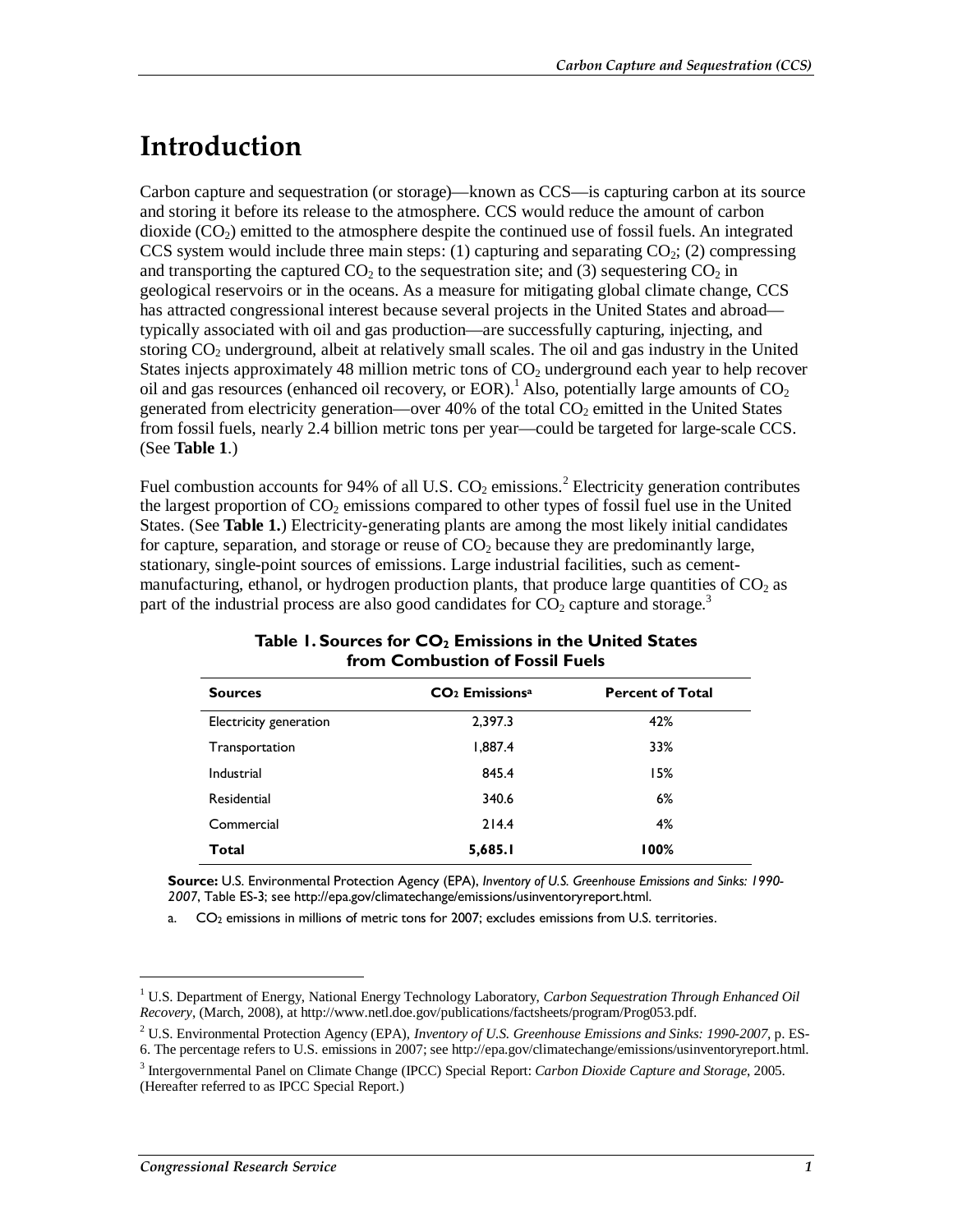Congressional interest in CCS, as part of legislation addressing climate change, is growing. In its first month, the 111<sup>th</sup> Congress passed the American Recovery and Reinvestment Act of 2009 (ARRA), which included \$3.4 billion for CCS-related activities. The Omnibus Appropriations Act for 2009 (P.L. 111-8) extended authorization indefinitely for \$8 billion in loan guarantees for coal-based power generation and gasification with carbon capture. In the  $110<sup>th</sup>$  Congress, Division B of P.L. 110-343 (part of the Emergency Economic Stabilization Act of 2008) nearly doubled the aggregate amount of tax credits available for CCS-related projects from \$1.65 billion to \$3.15 billion. Comprehensive cap-and-trade legislation introduced in the 111<sup>th</sup> Congress, such as H.R. 2454, also includes provisions for CCS. At issue for Congress is whether the "technology-push" approach of investing in research and development, such as the large influx of funding provided in ARRA, will spur commercial deployment of CCS even without a market demand—created through a price mechanism or regulatory requirement. Even if CCS technology becomes more efficient and cheaper as a result of federal investment in R&D, few companies may have the incentive to install such technology unless they are required to do so.

This report covers only CCS and not other types of carbon sequestration activities whereby  $CO<sub>2</sub>$ is removed from the atmosphere and stored in vegetation, soils, or oceans. Forests and agricultural lands store carbon, and the world's oceans exchange huge amounts of  $CO<sub>2</sub>$  from the atmosphere through natural processes.<sup>4</sup>

## **Selected Legislation in the 111th Congress**

#### *P.L. 111-5, The American Recovery and Reinvestment Act of 2009*

Funding for carbon capture and sequestration technology has increased substantially as a result of enactment of ARRA (P.L. 111-5). In the compromise legislation considered in conference on February 11, 2009, the conferees agreed to provide \$3.4 billion through FY2010 for fossil energy research and development within the Department of Energy (DOE). Of that amount, \$1.52 billion would be made available for a competitive solicitation for industrial carbon capture and energy efficiency improvement projects, according to the explanatory statement accompanying the legislation. This provision likely refers to a program for large scale demonstration projects that capture  $CO<sub>2</sub>$  from a range of industrial sources. A small portion of the \$1.52 billion would be allocated for developing innovative concepts for reusing  $CO<sub>2</sub>$ , according to the explanatory statement. Of the remaining \$1.88 billion, \$1 billion would be available for fossil energy research and development programs. The explanatory statement did not specify which program or programs would receive funding, however, or how the \$1 billion would be allocated. However, on June 12, 2009, Energy Secretary Chu announced that the \$1 billion would be used to support a renewed FutureGen facility in Mattoon, IL. Of the remaining \$880 million, the conferees agreed to allocate \$800 million to the DOE Clean Coal Power Initiative Round III solicitations, which specifically target coal-based systems that capture and sequester, or reuse,  $CO<sub>2</sub>$  emissions. Lastly, \$50 million would be allocated for site characterization activities in geologic formations (for the

<sup>4</sup> For more information about carbon sequestration in forests and agricultural lands, see CRS Report RL31432, *Carbon Sequestration in Forests*, by Ross W. Gorte; CRS Report RL33898, *Climate Change: The Role of the U.S. Agriculture Sector and Congressional Action*, by Renée Johnson, and CRS Report R40186, *Biochar: Examination of an Emerging Concept to Mitigate Climate Change*, by Kelsi S. Bracmort. For more information about carbon exchanges between the oceans, atmosphere, and land surface, see CRS Report RL34059, *The Carbon Cycle: Implications for Climate Change and Congress*, by Peter Folger.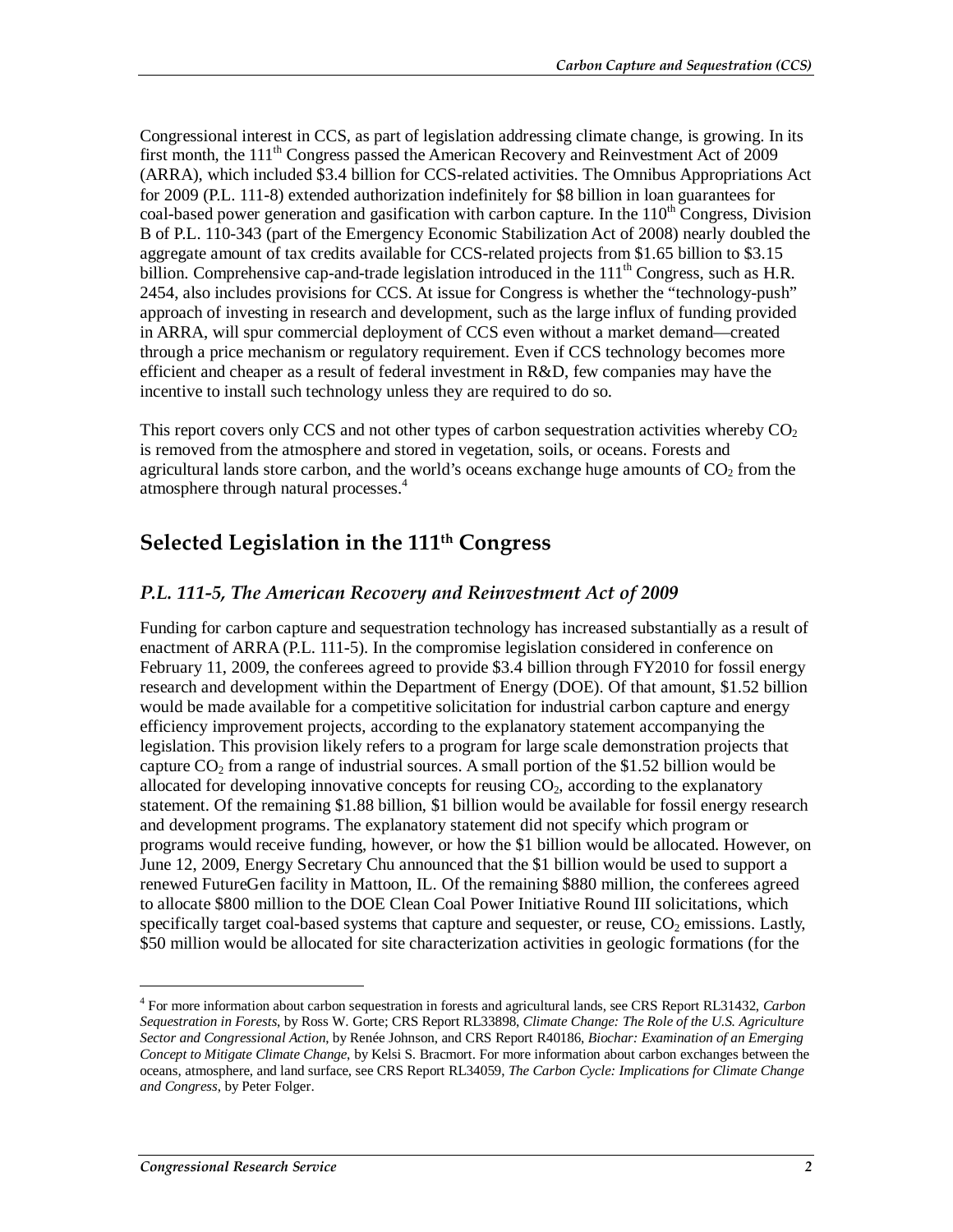storage component of CCS activities), \$20 million for geologic sequestration training and research, and \$10 million for unspecified program activities.

With the announcement that \$1 billion of the ARRA funds would be used to restart FutureGen, nearly all of the \$3.4 billion agreed to by conferees will be used for CCS activities, and would represent a substantial infusion of funding compared to current spending levels. It would also be a large and rapid increase in funding over what DOE spent on CCS cumulatively since  $FY1997.5$ Moreover, the bulk of DOE's CCS program would shift to the capture component of CCS, unless funding for the storage component increases commensurately in annual appropriations. The large and rapid increase in funding, compared to the magnitude and pace of previous CCS spending, may raise questions about how efficiently the new funding could be used to spur innovation for carbon capture technology.

#### *P.L. 111-8, The Omnibus Appropriations Act, 2009*

The Omnibus Appropriations Act for FY2009 restated and made indefinite the existing loan guarantee authority that could be applied to CCS-related activities, originally authorized under Title XVII of the Energy Policy Act of 2005 (EPAct2005, P.L. 109-58, 42 U.S.C. §§16511- 16514). Under P.L. 111-8, \$6 billion in loan guarantees is provided for coal-based power generation and industrial gasification activities at retrofitted and new facilities that incorporate CCS or other beneficial uses of carbon. The act provides an additional \$2 billion in loan guarantees for advanced coal gasification.<sup>6</sup>

#### *H.R. 2454, the American Clean Energy and Security Act of 2009*

H.R. 2454 (introduced on May 15, 2009, by Representatives Waxman and Markey) has been the primary energy and climate change legislative proposal thus far in the  $111<sup>th</sup>$  Congress. Subtitle B of H.R. 2454 contains several provisions addressing  $CCS$ :

- Section 111 requires the U.S. Environmental Protection Agency (EPA) Administrator to submit a report to Congress, within 120 days of enactment, detailing a unified national strategy for addressing the key legal and regulatory barriers to deployment of commercial-scale carbon capture and sequestration.
- Section 113 amends the Safe Drinking Water Act (SDWA) by directing the EPA Administrator to promulgate regulations for the development, operation, and closure of  $CO<sub>2</sub>$  geologic sequestration wells within one year of enactment, and to consider the ongoing SDWA rulemaking regarding these wells. Section 113 would also amend Title VIII of the Clean Air Act and establish a coordinated certification and permitting process for geologic sequestration sites.

<sup>&</sup>lt;sup>5</sup> Approximately \$900 million through FY2008 (CRS estimate).

<sup>&</sup>lt;sup>6</sup> Under Title XIII of EPAct2005, gasification technology means any process that converts a solid or liquid product from coal, petroleum residue, biomass, or other materials, which are recovered for their energy or feedstock value, into a synthesis gas (composed primarily of carbon monoxide and hydrogen) for direct use in the production of energy or for subsequent conversion to another product.

 $<sup>7</sup>$  For a more detailed description and analysis of Subtitle B and all other provisions of H.R. 2454, see CRS Report</sup> R40643, *Greenhouse Gas Legislation: Summary and Analysis of H.R. 2454 as Reported by the House Committee on Energy and Commerce*, coordinated by Mark Holt and Gene Whitney.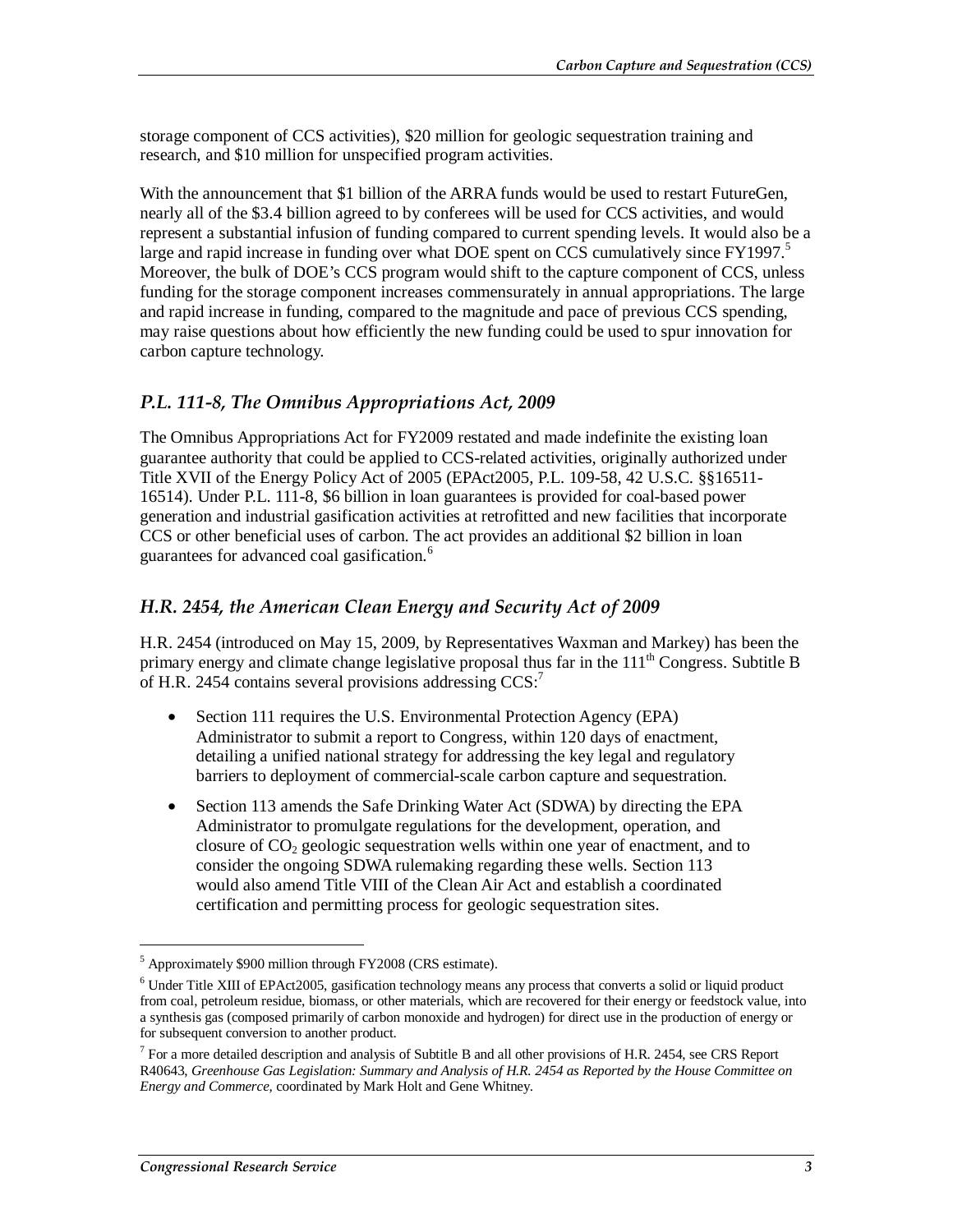- Section 114 authorizes a Carbon Storage Research Corporation to establish and administer a program to accelerate the commercial availability of  $CO<sub>2</sub>$  capture and storage technologies and methods by awarding grants, contracts, and financial assistance to electric utilities, academic institutions, and other eligible entities. If established, the corporation would levy an assessment on distribution utilities for all fossil fuel-based electricity delivered to retail customers, and would adjust the assessment rates to generate between \$1.0 and \$1.1 billion per year.
- Section 115 amends Title VII of the Clean Air Act (CAA) to require that the EPA Administrator promulgate regulations to distribute emission allowances to support the commercial deployment of carbon capture and sequestration technologies in both electric power generation and industrial operations.
- Section 116 amends Title VIII of the CAA by adding performance standards for new coal-fired power plants and, in some instances, for existing plants retrofitted with carbon capture and sequestration technology.

### *S. 1013, the Department of Energy Carbon Capture and Sequestration Program Amendments Act of 2009*

S. 1013 (introduced May 7, 2009, by Senator Bingaman and others) authorizes DOE to carry out a program of up to 10 "large-scale" projects that demonstrate all aspects of CCS: capture, transportation, injection, monitoring, and long-term storage of  $CO<sub>2</sub>$  from industrial facilities. The legislation defines "large-scale" as the injection of at least 1 million tons of  $CO<sub>2</sub>$  per year into a geologic formation. The Secretary of Energy is authorized to enter into cooperative agreements, under a competitive selection process, with applicants who provide sufficient information about the long-term geologic storage capacity of the site, possess or have interests in the land, and have or can reasonably be expected to obtain the necessary permits for the project.

The legislation requires a successful applicant to maintain financial protection in a form and amount acceptable to the DOE Secretary, EPA Administrator, or Secretary with jurisdiction over the land. In addition, the operator of the site must meet post-closure criteria established in the legislation, and continual compliance with criteria for at least 10 consecutive years after the plume of injected  $CO<sub>2</sub>$  has come into "equilibrium" with the geologic formation. The legislation does not define "equilibrium" specifically, but includes the following as necessary conditions:

- no change in the project footprint—the extent of the plume and area of elevated subsurface;
- no leakage of  $CO<sub>2</sub>$  or displaced fluids;
- no expectation of future migration of  $CO<sub>2</sub>$  or displaced fluids that could lead to leakage;
- injection wells plugged and abandoned in compliance with federal and state requirements.

If the operator meets all the requirements, and is not guilty of gross negligence and intentional misconduct, the Secretary of Energy may indemnify the operator from any liability that exceeds the amount of liability covered through financial protection maintained by the operator as required by the legislation.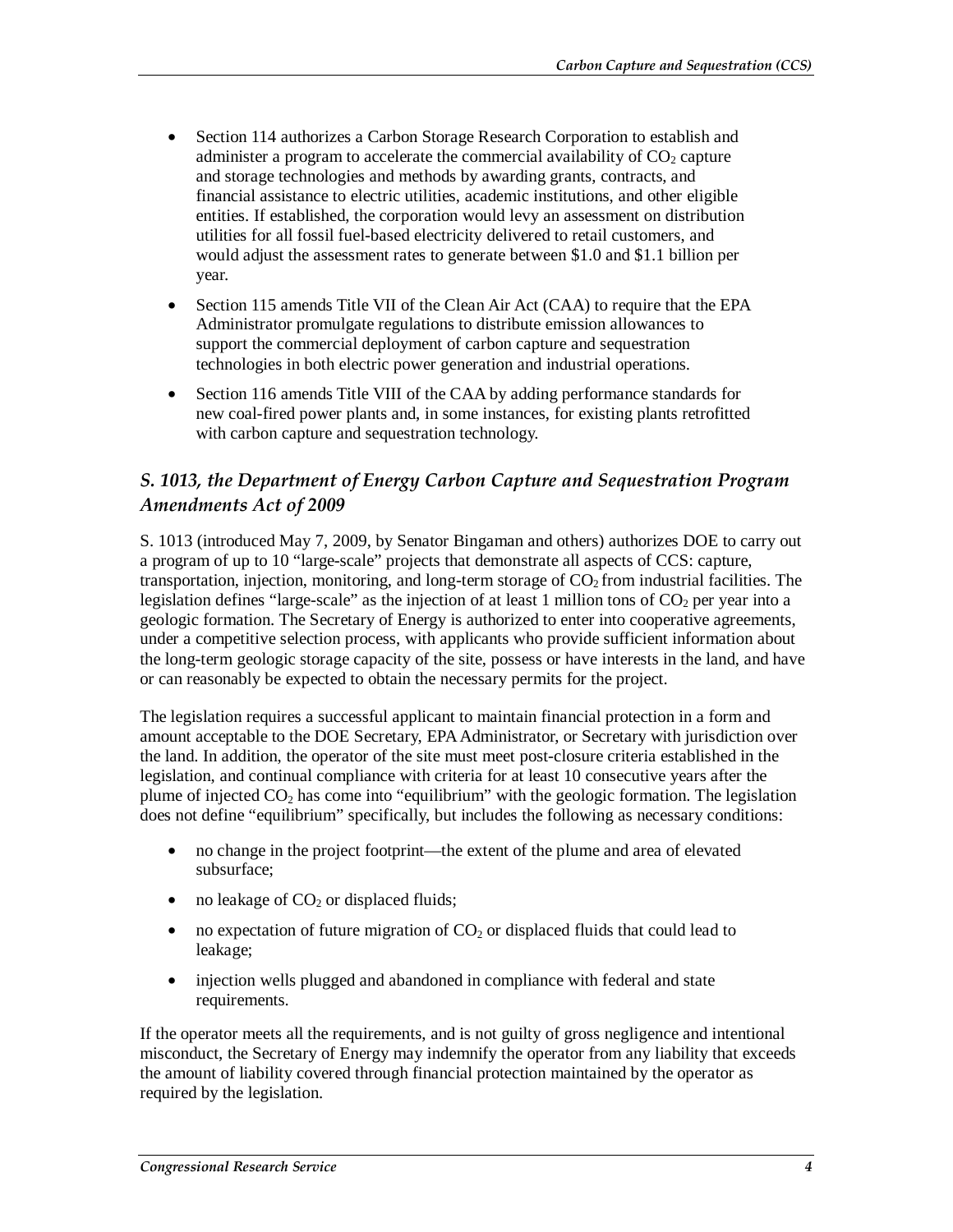Under S. 1013, some of the projects may be sited on federal lands in a manner consistent with applicable laws and land management plans under the relevant land management agency. The Secretary with jurisdiction over the land would also take into account the framework for geological sequestration on public land prepared in accordance with §714 of P.L. 110-140. $8$ 

The legislation also allows the Secretary of Energy to accept title to, or accept transfer of, administrative jurisdiction from another federal agency for land necessary for the monitoring, remediation, or long-term stewardship of the project site.

# **Capturing CO2**

The first step in CCS is to capture  $CO<sub>2</sub>$  at the source and produce a concentrated stream for transport and storage. Currently, three main approaches are available to capture  $CO<sub>2</sub>$  from largescale industrial facilities or power plants: (1) post-combustion capture, (2) pre-combustion capture, and (3) oxy-fuel combustion capture. For power plants, current commercial  $CO<sub>2</sub>$  capture systems could operate at 85%-95% capture efficiency,<sup>9</sup> but such techniques for capturing  $CO<sub>2</sub>$ have not yet been applied to large power plants (e.g., 500 megawatts or more).<sup>10</sup>

Application of these technologies to power plants generating several hundred megawatts of electricity has not yet been demonstrated.<sup>11</sup> Also, up to 80% of the total costs for CCS may be associated with the capture phase of the CCS process.<sup>12</sup>

## **Post-Combustion Capture**

This process involves extracting  $CO<sub>2</sub>$  from the flue gas following combustion of fossil fuels or biomass. Several commercially available technologies, some involving absorption using chemical solvents, can in principle be used to capture large quantities of  $CO<sub>2</sub>$  from flue gases. U.S. commercial electricity-generating plants currently do not capture large volumes of  $CO<sub>2</sub>$  because they are not required to and there are no economic incentives to do so. Nevertheless, the postcombustion capture process includes proven technologies that are commercially available today. **Figure 1** shows a simplified illustration of this process.

<u>.</u>

<sup>&</sup>lt;sup>8</sup> The framework was released in a report on June 3, 2009 and is available at http://www.doi.gov/news/ 09\_News\_Releases/EISA\_Sec.\_714\_Report\_to\_Congress\_V12\_Final.pdf.

<sup>&</sup>lt;sup>9</sup> IPCC Special Report, p. 107.

<sup>10</sup> Ibid., p. 25.

<sup>&</sup>lt;sup>11</sup> The Schwarze-Pumpe 30 MW oxy-fuel pilot plant in Germany has been operating since mid-2008. The captured  $CO<sub>2</sub>$ will be used for enhanced gas recovery at a nearby natural gas field. See http://www.vattenfall.com/www/co2\_en/ co2\_en/Gemeinsame\_Inhalte/DOCUMENT/388963co2x/401837co2x/P0277108.pdf.

<sup>&</sup>lt;sup>12</sup> Steve Furnival, reservoir engineer at Senergy, Ltd., "Burying Climate Change for Good," *Physics World*; see http://physicsworld.com/cws/article/print/25727.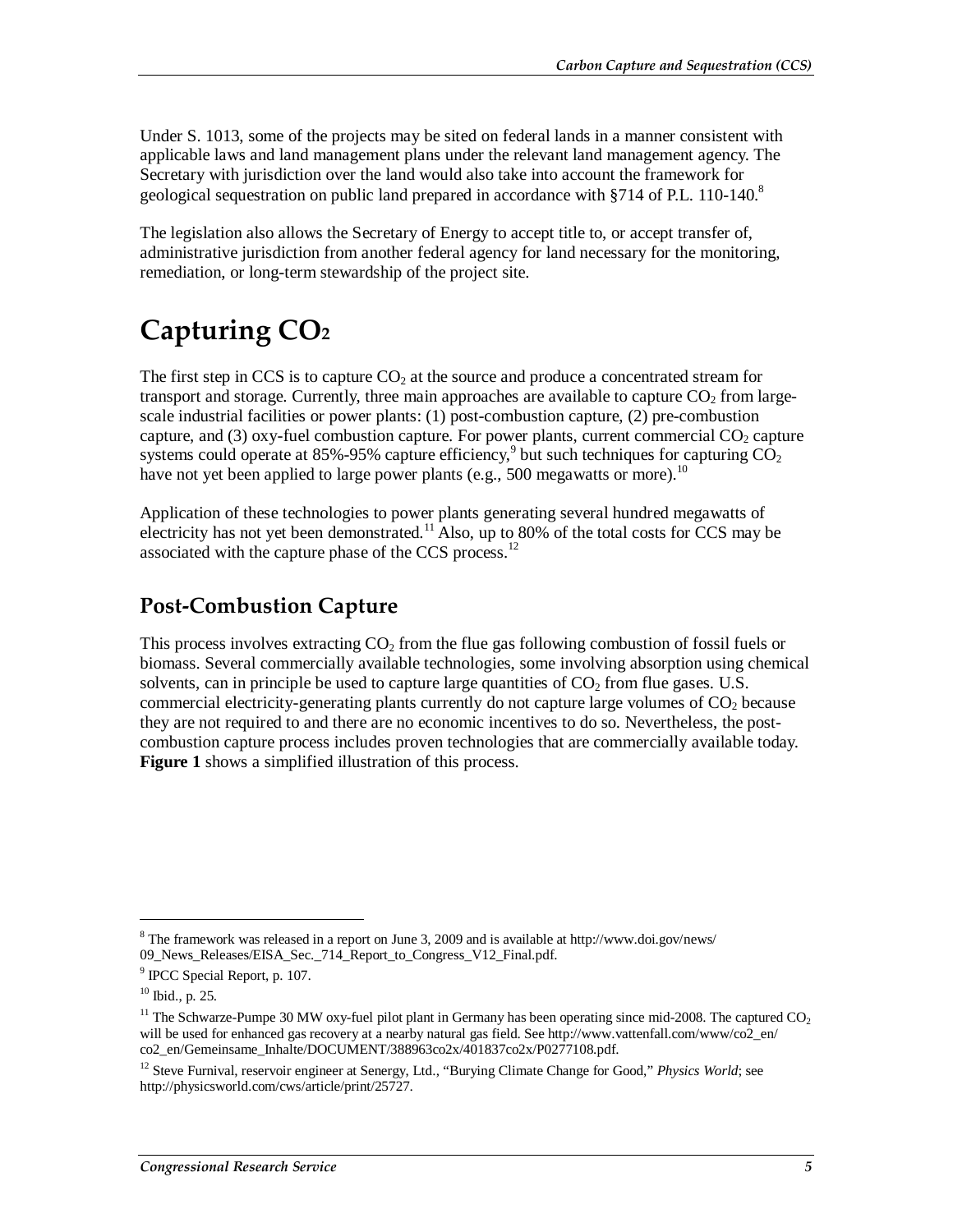

**Figure 1. Simplified Illustration of Post-Combustion CO<sub>2</sub> Capture** 

**Source:** Scottish Centre for Carbon Storage. Figure available at http://www.geos.ed.ac.uk/sccs/capture/ precombustion.html

### **Pre-Combustion Capture**

This process separates  $CO<sub>2</sub>$  from the fuel by combining the fuel with air and/or steam to produce hydrogen for combustion and a separate CO<sub>2</sub> stream that could be stored. **Figure 2** shows a simplified illustration of this process. The most common technologies today use steam reforming, in which steam is employed to extract hydrogen from natural gas.<sup>13</sup> In the absence of a requirement or economic incentives, pre-combustion technologies have not been used for some power systems, such as natural gas combined-cycle power plants.

Currently, a requirement for the pre-combustion capture of  $CO<sub>2</sub>$  is the use of Integrated Gasification Combined-Cycle (IGCC) technology to generate electricity.<sup>14</sup> There are currently four commercial IGCC plants worldwide (two in the United States) each with a capacity of about 250 MW. The technology has yet to make a major breakthrough in the U.S. market because its potential superior environmental performance is currently not required under the Clean Air Act, and, thus, its higher costs can not be justified.

Pre-combustion capture of  $CO<sub>2</sub>$  is viewed by some as a necessary requirement for coal-to-liquid fuel processes, whereby coal can be converted through a catalyzed chemical reaction to a variety of liquid hydrocarbons. Concerns have been raised because the coal-to-liquid process releases  $CO<sub>2</sub>$ , and the end product—the liquid fuel itself—further releases  $CO<sub>2</sub>$  when combusted. Precombustion capture during the coal-to-liquid process would reduce the total amount of  $CO<sub>2</sub>$ emitted, although  $CO<sub>2</sub>$  would still be released during combustion of the liquid fuel used for transportation or electricity generation.<sup>15</sup>

<u>.</u>

<sup>&</sup>lt;sup>13</sup> IPCC Special Report, p. 130.

<sup>&</sup>lt;sup>14</sup> IGCC is an electric generating technology in which pulverized coal is not burned directly but mixed with oxygen and water in a high-pressure gasifier to make "syngas," a combustible fluid that is then burned in a conventional combinedcycle arrangement to generate power.

<sup>15</sup> For more information on the coal-to-liquid process and issues for Congress, see CRS Report RL34133, *Fischer-Tropsch Fuels from Coal, Natural Gas, and Biomass: Background and Policy*, by Anthony Andrews and Jeffrey Logan.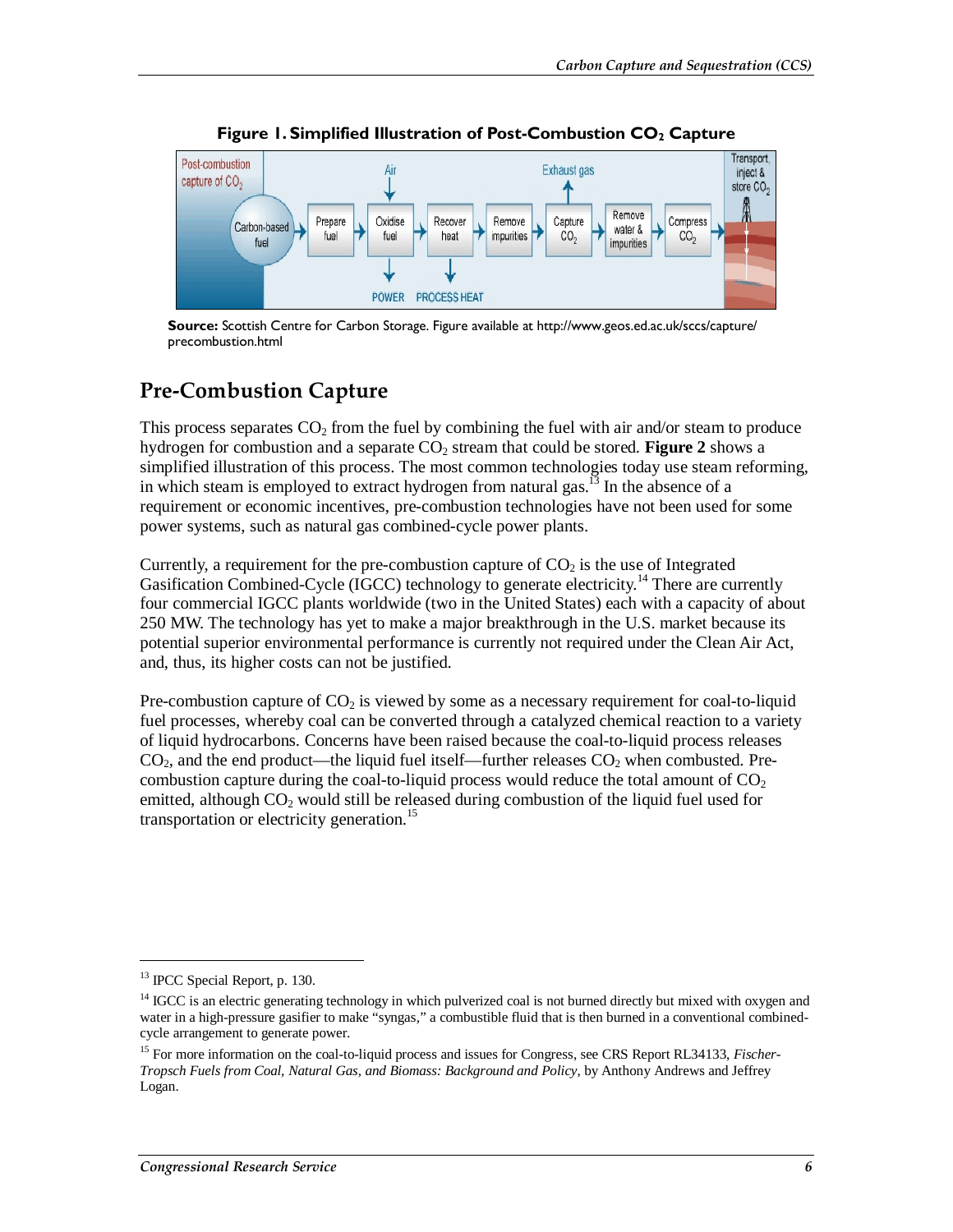

**Figure 2. Simplified Illustration of Pre-Combustion CO<sub>2</sub> Capture** 

**Source:** Scottish Centre for Carbon Storage. Figure available at http://www.geos.ed.ac.uk/sccs/capture/ precombustion.html.

## **Oxy-Fuel Combustion Capture**

This process uses oxygen instead of air for combustion and produces a flue gas that is mostly  $CO<sub>2</sub>$ and water, which are easily separable, after which the  $CO<sub>2</sub>$  can be compressed, transported, and stored. This technique is still considered developmental, in part because temperatures of pure oxygen combustion (about 3,500 $^{\circ}$  C) are far too high for typical power plant materials.<sup>16</sup> The details of this "oxy-fuel" process are still being refined, but generally, from the boiler the exhaust gas is cleaned of conventional pollutants  $(SO<sub>2</sub>, NOx, and particulates)$  and some of the gases can be recycled to the boiler to control the higher temperature resulting from coal combustion with pure oxygen. The rest of the gas stream is sent for further purification and compression in preparation for transport and/or storage.<sup>17</sup> Depending on site-specific conditions, oxy-fuel could be retrofitted onto existing boilers. **Figure 3** shows a simplified illustration of this process.



Figure 3. Simplified Illustration of Oxy-Fuel CO<sub>2</sub> Capture

**Source:** Scottish Centre for Carbon Storage. Figure available at http://www.geos.ed.ac.uk/sccs/capture/ oxyfuel.html.

<sup>16</sup> IPCC Special Report, p. 122.

<sup>&</sup>lt;sup>17</sup> Massachusetts Institute of Technology, *The Future of Coal: Options for a Carbon-Constrained World*, 2007, pp. 30-

<sup>31.</sup> Hereafter referred to as .MIT, *The Future of Coal*.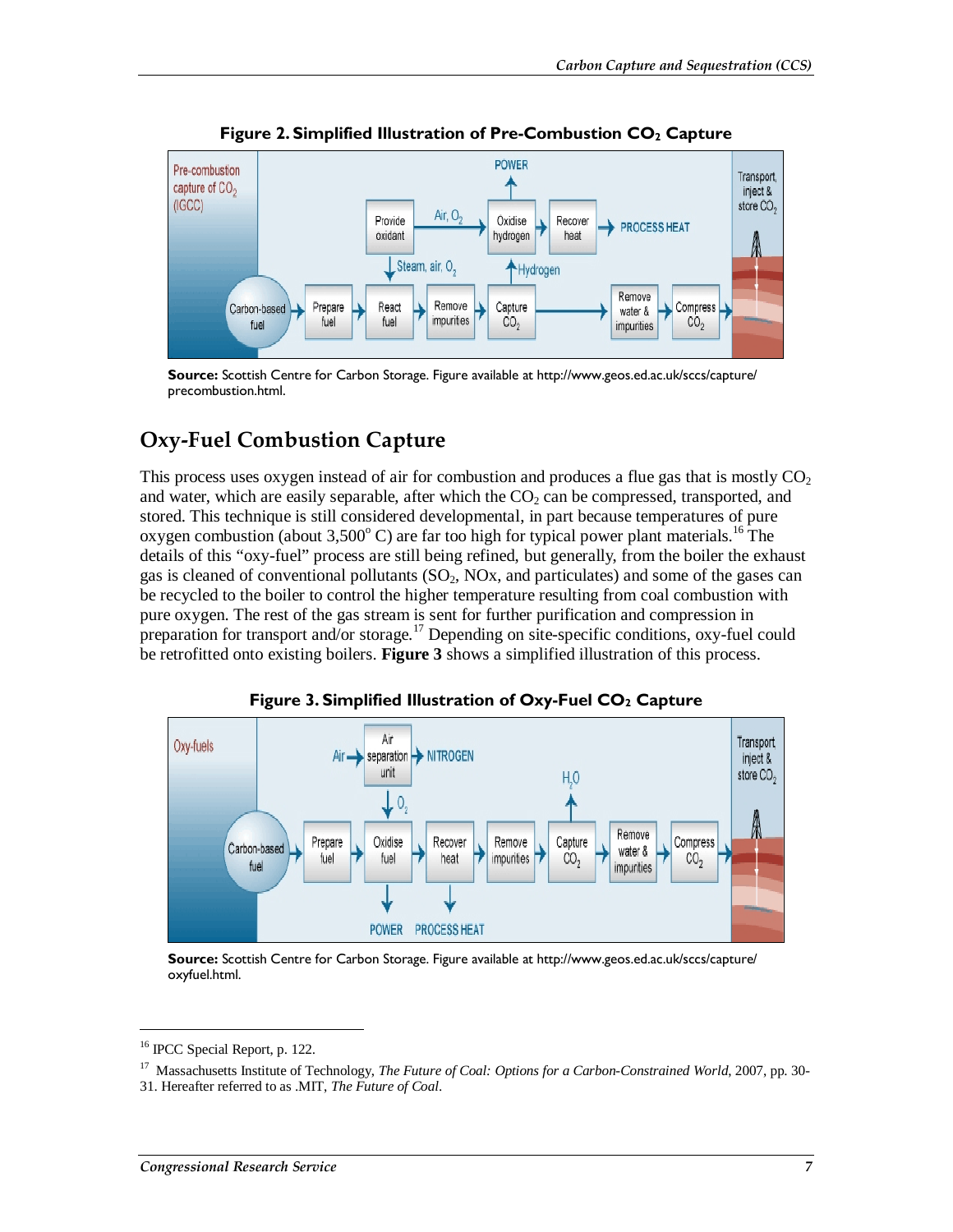# **Transportation**

Pipelines are the most common method for transporting  $CO<sub>2</sub>$  in the United States. Currently, more than 5,800 kilometers (about 3,600 miles) of pipeline transport  $CO<sub>2</sub>$  in the United States, predominately to oil and gas fields, where it is used for enhanced oil recovery (EOR).<sup>18</sup> Transporting  $CO<sub>2</sub>$  in pipelines is similar to transporting petroleum products like natural gas and oil; it requires attention to design, monitoring for leaks, and protection against overpressure, especially in populated areas.<sup>19</sup>

Using ships may be feasible when  $CO<sub>2</sub>$  must be transported over large distances or overseas. Ships transport  $CO<sub>2</sub>$  today, but at a small scale because of limited demand. Liquefied natural gas, propane, and butane are routinely shipped by marine tankers on a large scale worldwide. Rail cars and trucks can also transport  $CO<sub>2</sub>$ , but this mode would probably be uneconomical for large-scale CCS operations.

Costs for pipeline transport vary, depending on construction, operation and maintenance, and other factors, including right-of-way costs, regulatory fees, and more. The quantity and distance transported will mostly determine costs, which will also depend on whether the pipeline is onshore or offshore, the level of congestion along the route, and whether mountains, large rivers, or frozen ground are encountered. Shipping costs are unknown in any detail, however, because no large-scale  $CO<sub>2</sub>$  transport system (in millions of metric tons of  $CO<sub>2</sub>$  per year, for example) is operating. Ship costs might be lower than pipeline transport for distances greater than 1,000 kilometers and for less than a few million metric tons of  $CO_2$  (MtCO<sub>2</sub>)<sup>20</sup> transported per year.<sup>21</sup>

Even though regional  $CO<sub>2</sub>$  pipeline networks currently operate in the United States for enhanced oil recovery (EOR), developing a more expansive network for CCS could pose numerous regulatory and economic challenges. Some of these include questions about pipeline network requirements, economic regulation, utility cost recovery, regulatory classification of CO<sub>2</sub> itself, and pipeline safety. $^{22}$ 

## **Sequestration in Geological Formations**

Three main types of geological formations are being considered for carbon sequestration: (1) depleted oil and gas reservoirs, (2) deep saline reservoirs, and (3) unmineable coal seams. In each case,  $CO<sub>2</sub>$  would be injected in a supercritical state—a relatively dense liquid—below ground into a porous rock formation that holds or previously held fluids. By injecting  $CO<sub>2</sub>$  at depths greater than 800 meters in a typical reservoir, the pressure keeps the injected  $CO<sub>2</sub>$  in a

<sup>&</sup>lt;sup>18</sup> U.S. Department of Transportation, National Pipeline Mapping System database (June 2005), at https://www.npms.phmsa.dot.gov/. By comparison, nearly 800,000 kilometers (500,000 miles) of pipeline operates to convey natural gas and hazardous liquids in the United States.

<sup>19</sup> IPCC Special Report, p. 181.

<sup>&</sup>lt;sup>20</sup> One metric ton of CO<sub>2</sub> equivalent is written as 1 tCO<sub>2</sub>; one million metric tons is written as 1 MtCO<sub>2</sub>; one billion metric tons is written as  $1 \text{ GtCO}_2$ .

<sup>21</sup> IPCC Special Report, p. 31.

<sup>22</sup> These issues are discussed in more detail in CRS Report RL33971, *Carbon Dioxide (CO2) Pipelines for Carbon Sequestration: Emerging Policy Issues*, by Paul W. Parfomak and Peter Folger, and CRS Report RL34316, *Pipelines for Carbon Dioxide (CO2) Control: Network Needs and Cost Uncertainties*, by Paul W. Parfomak and Peter Folger.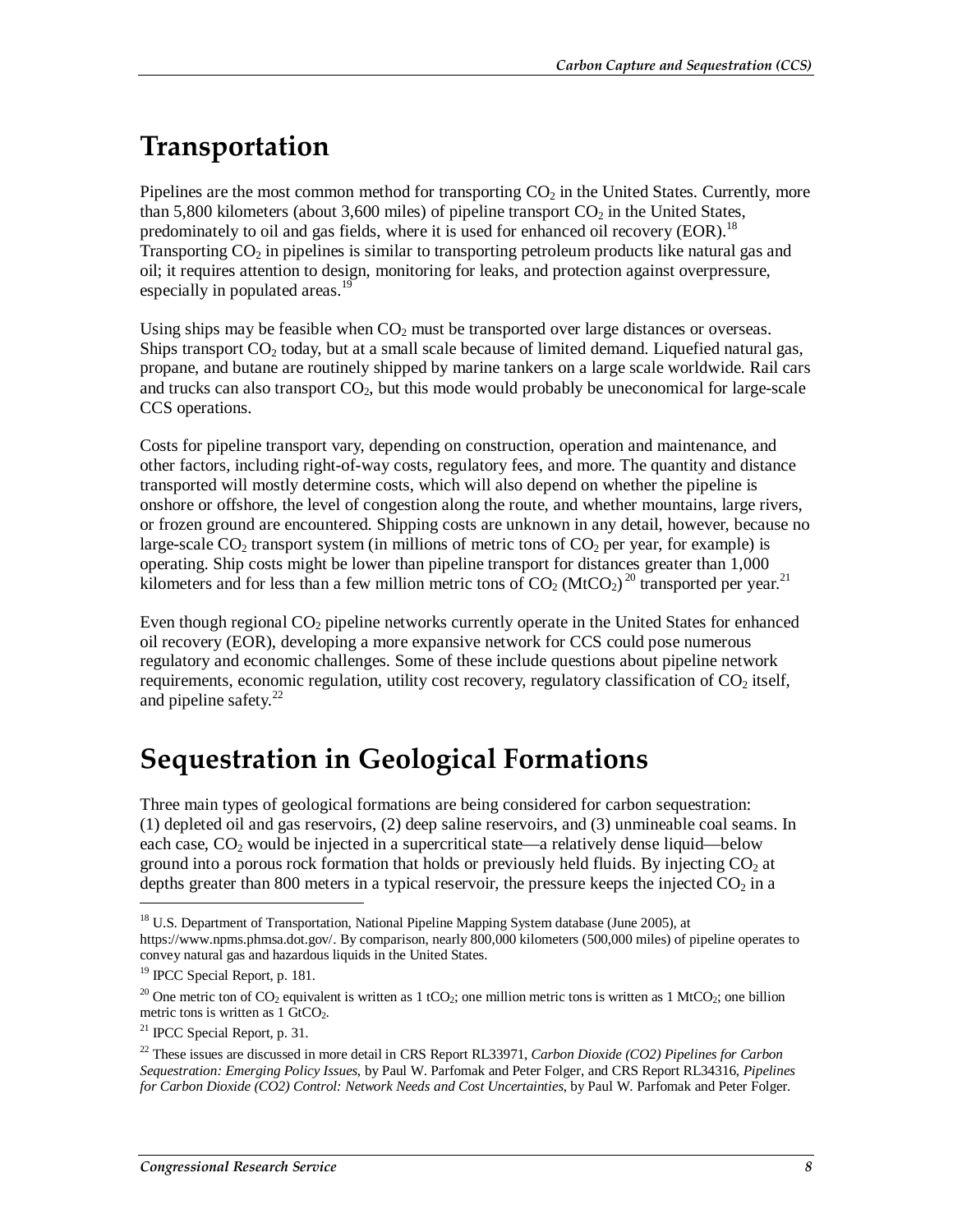supercritical state and thus less likely to migrate out of the geological formation. Injecting  $CO<sub>2</sub>$ into deep geological formations uses existing technologies that have been primarily developed and used by the oil and gas industry, and that could potentially be adapted for long-term storage and monitoring of  $CO<sub>2</sub>$ . Other underground injection applications in practice today, such as natural gas storage, deep injection of liquid wastes, and subsurface disposal of oil-field brines, can also provide valuable experience and information for sequestering  $CO<sub>2</sub>$  in geological formations.<sup>23</sup>

The storage capacity for  $CO<sub>2</sub>$  storage in geological formations is potentially huge if all the sedimentary basins in the world are considered.<sup>24</sup> The suitability of any particular site, however, depends on many factors including proximity to  $CO<sub>2</sub>$  sources and other reservoir-specific qualities like porosity, permeability, and potential for leakage.

## **Oil and Gas Reservoirs**

Pumping  $CO<sub>2</sub>$  into oil and gas reservoirs to boost production (enhanced oil recovery, or EOR) is practiced in the petroleum industry today. The United States is a world leader in this technology, and oil and gas operators inject approximately  $48 \text{ MtCO}_2$  underground each year to help recover oil and gas resources.<sup>25</sup> Most of the  $CO<sub>2</sub>$  used for EOR in the United States comes from naturally occurring geologic formations, however, not from industrial sources.

Carbon dioxide can be stored onshore or offshore; to date, most  $CO<sub>2</sub>$  projects associated with EOR are onshore, with the bulk of U.S. activities in west Texas. The advantage of using this technique for long-term  $CO<sub>2</sub>$  storage is that sequestration costs can be partially offset by revenues from oil and gas production. Carbon dioxide can also be injected into oil and gas reservoirs that are completely depleted, which would serve the purpose of long-term sequestration, but without any offsetting benefit from oil and gas production.

### **The In Salah and Weyburn Projects**

The In Salah Project in Algeria is the world's first large-scale effort to store  $CO<sub>2</sub>$  in a natural gas reservoir.<sup>26</sup> At In Salah,  $CO<sub>2</sub>$  is separated from the produced natural gas and then reinjected into the same formation. Approximately 17 MtCO<sub>2</sub> are planned to be captured and stored over the lifetime of the project.

The Weyburn Project in south-central Canada uses  $CO<sub>2</sub>$  produced from a coal gasification plant in North Dakota for EOR, injecting up to 5,000 tCO<sub>2</sub> per day into the formation and recovering oil.<sup>27</sup> Approximately 20 MtCO<sub>2</sub> are expected to remain in the formation over the lifetime of the project.

<u>.</u>

 $23$  IPCC Special Report, p. 31.

 $24$  Sedimentary basins refer to natural large-scale depressions in the Earth's surface that are filled with sediments and fluids and are therefore potential reservoirs for  $CO<sub>2</sub>$  storage.

<sup>25</sup> Data from 2006. See DOE, National Energy Technology Laboratory, *Carbon Sequestration Through Enhanced Oil Recovery*, (March 2008), at http://www.netl.doe.gov/publications/factsheets/program/Prog053.pdf.. 26 IPCC Special Report, p. 203.

 $27$  Ibid., p. 204.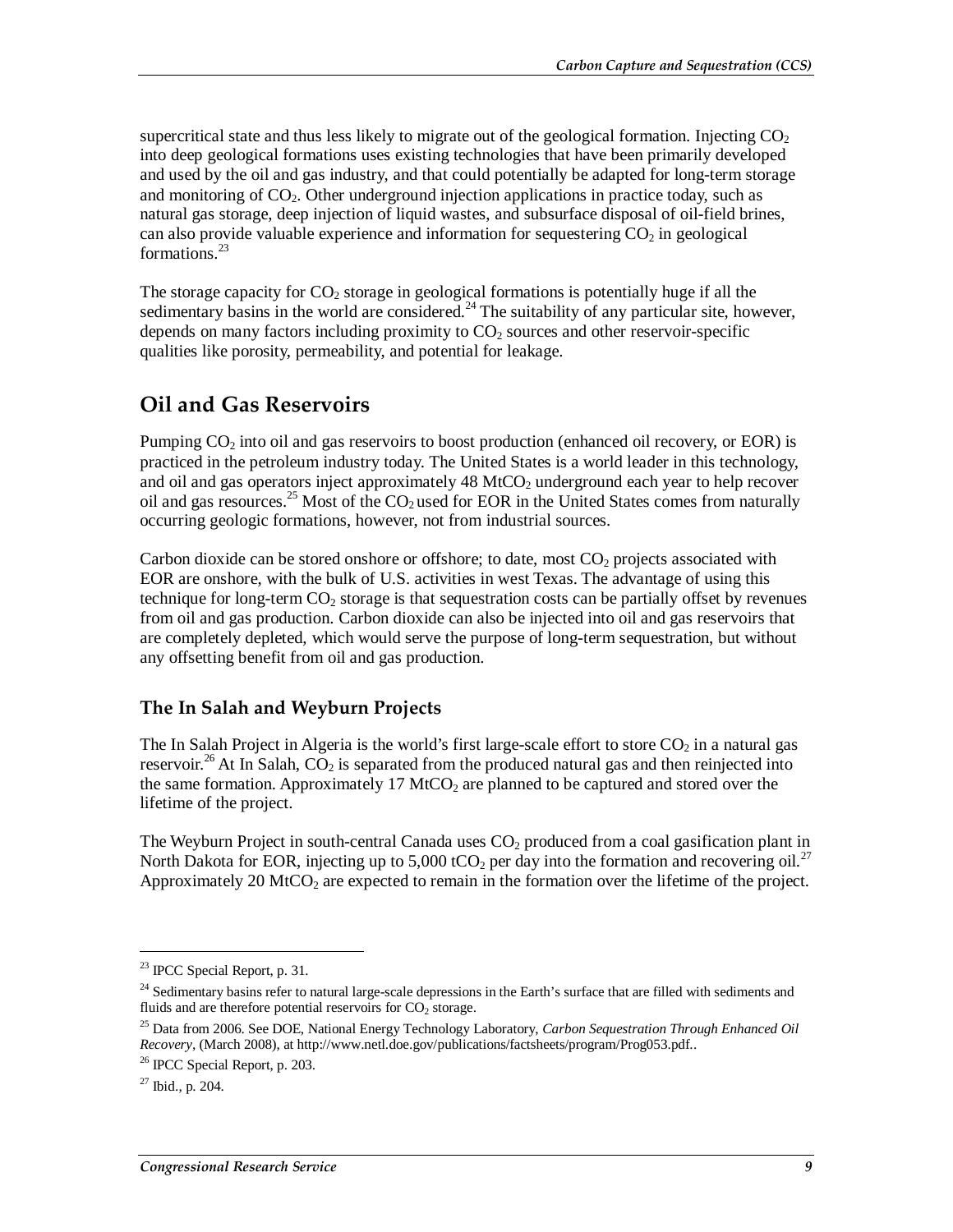#### **Advantages and Disadvantages**

Depleted or abandoned oil and gas fields, especially in the United States, are considered prime candidates for  $CO<sub>2</sub>$  storage for several reasons:

- oil and gas originally trapped did not escape for millions of years, demonstrating the structural integrity of the reservoir;
- extensive studies for oil and gas typically have characterized the geology of the reservoir;
- computer models have often been developed to understand how hydrocarbons move in the reservoir, and the models could be applied to predicting how  $CO<sub>2</sub>$ could move; and
- infrastructure and wells from oil and gas extraction may be in place and might be used for handling  $CO<sub>2</sub>$  storage.

Some of these features could also be disadvantages to  $CO<sub>2</sub>$  sequestration. Wells that penetrate from the surface to the reservoir could be conduits for  $CO<sub>2</sub>$  release if they are not plugged properly. Care must be taken not to overpressure the reservoir during  $CO<sub>2</sub>$  injection, which could fracture the caprock—the part of the formation that formed a seal to trap oil and gas—and subsequently allow  $CO<sub>2</sub>$  to escape. Also, shallow oil and gas fields (those less than 800 meters deep, for example) may be unsuitable because  $CO<sub>2</sub>$  may form a gas instead of a denser liquid and could escape to the surface more easily. In addition, oil and gas fields that are suitable for EOR may not necessarily be located near industrial sources of  $CO<sub>2</sub>$ . Costs to construct pipelines to connect sources of  $CO<sub>2</sub>$  with oil and gas fields may, in part, determine whether an EOR operation using industrial sources of  $CO<sub>2</sub>$  is feasible.

Although the United States injects nearly 50  $\text{MtCO}_2$  underground each year for the purposes of EOR, that amount represents approximately 2% of the  $CO<sub>2</sub>$  emitted from fossil fuel electricity generation alone. The sheer volume of  $CO<sub>2</sub>$  envisioned for CCS as a climate mitigation option is overwhelming compared to the amount of  $CO<sub>2</sub>$  used for EOR. It may be that EOR will increase in the future, depending on economic, regulatory, and technical factors, and more  $CO<sub>2</sub>$  will be sequestered as a consequence. It is also likely that EOR would only account for a small fraction of the total amount of  $CO<sub>2</sub>$  injected underground in the future if CCS becomes a significant component in an overall scheme to substantially reduce  $CO<sub>2</sub>$  emissions to the atmosphere.

## **Deep Saline Reservoirs**

Some rocks in sedimentary basins contain saline fluids—brines or brackish water unsuitable for agriculture or drinking. As with oil and gas, deep saline reservoirs can be found onshore and offshore; in fact, they are often part of oil and gas reservoirs and share many characteristics. The oil industry routinely injects brines recovered during oil production into saline reservoirs for disposal.<sup>28</sup> Using suitably deep saline reservoirs for  $CO_2$  sequestration has several advantages: (1) they are more widespread in the United States than oil and gas reservoirs and thus have greater probability of being close to large point sources of  $CO_2$ ; and (2) saline reservoirs have potentially the largest reservoir capacity of the three types of geologic formations.

<sup>&</sup>lt;sup>28</sup> DOE Office of Fossil Energy; see http://www.fossil.energy.gov/programs/sequestration/geologic/index.html.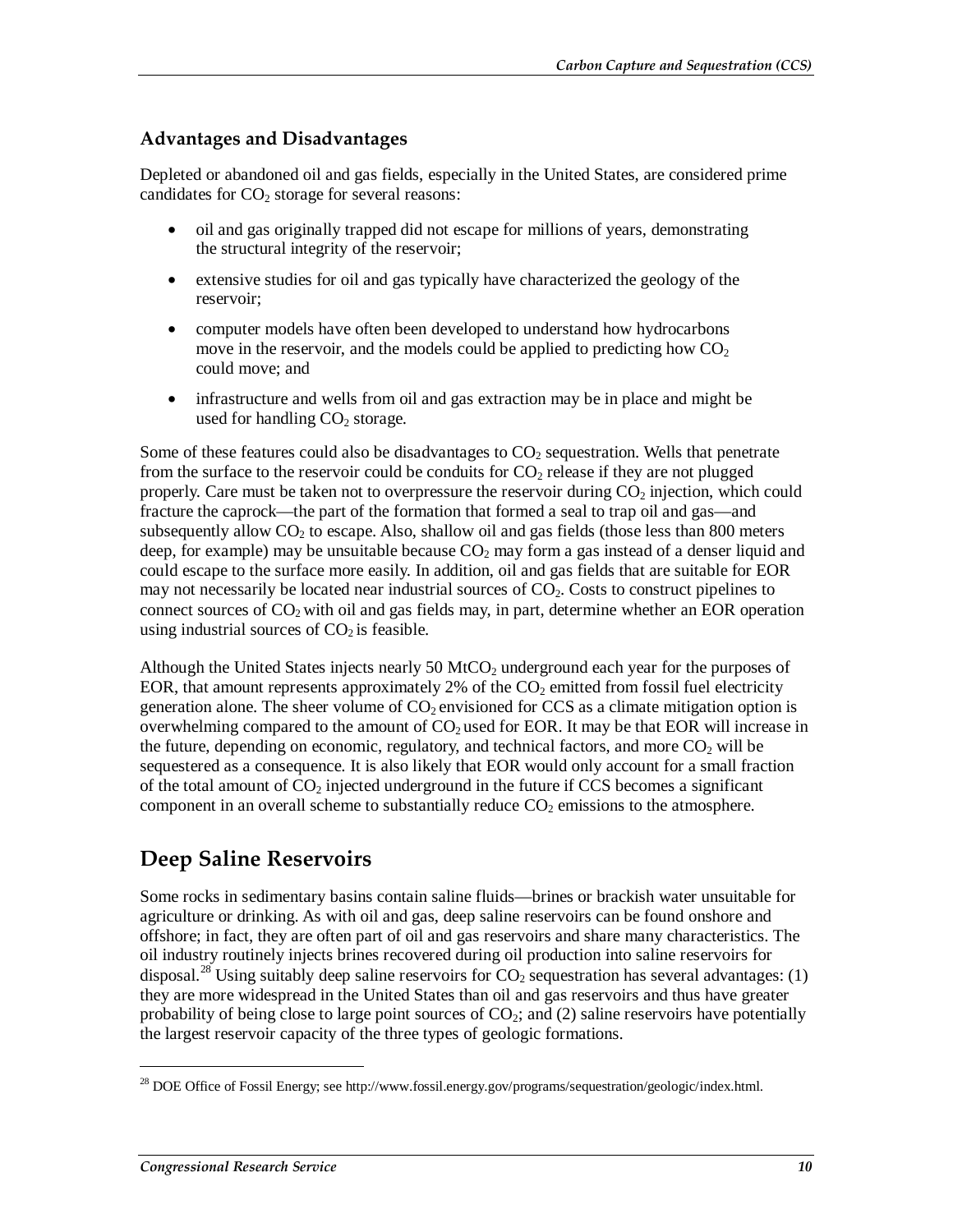### **The Sleipner Project**

The Sleipner Project in the North Sea is the first commercial-scale operation for sequestering  $CO<sub>2</sub>$ in a deep saline reservoir. The Sleipner project has been operating since 1996, and it injects and stores approximately 2,800 tCO<sub>2</sub> per day, or about 1 MtCO<sub>2</sub> per year.<sup>29</sup> Carbon dioxide is separated from natural gas production at the nearby Sleipner West Gas Field, compressed, and then injected 800 meters below the seabed of the North Sea into the Utsira formation, a sandstone reservoir 200-250 meters (650-820 feet) thick containing saline fluids. Monitoring has indicated the  $CO<sub>2</sub>$  has not leaked from the saline reservoir, and computer simulations suggest that the  $CO<sub>2</sub>$ will eventually dissolve into the saline water, reducing the potential for leakage in the future.

Large  $CO<sub>2</sub>$  sequestration projects, similar to Sleipner, are being planned in western Australia (the Gorgon Project)<sup>30</sup> and in the Barents Sea (the Snohvit Project),  $31$  that would inject 10,000 and  $2,000$  tCO<sub>2</sub> per day respectively, when at full capacity. Similar to the Sleipner operation, both projects plan to strip  $CO<sub>2</sub>$  from produced natural gas and inject it into deep saline formations for permanent storage. According to company sources, the Snohvit Project began capturing and sequestering  $CO<sub>2</sub>$  in April 2008.<sup>32</sup>

#### **Advantages and Disadvantages**

Although deep saline reservoirs potentially have huge capacity to store  $CO<sub>2</sub>$ , estimates of lower and upper capacities vary greatly, reflecting a higher degree of uncertainty in how to measure storage capacity.<sup>33</sup> Actual storage capacity may have to be determined on a case-by-case basis.

In addition, some studies have pointed out potential problems with maintaining the integrity of the reservoir because of chemical reactions following  $CO<sub>2</sub>$  injection. Injecting  $CO<sub>2</sub>$  can acidify (lower the pH of) the fluids in the reservoir, dissolving minerals such as calcium carbonate, and possibly increasing permeability. Increased permeability could allow  $CO<sub>2</sub>$ -rich fluids to escape the reservoir along new pathways and contaminate aquifers used for drinking water.

In an October 2004 experiment, researchers injected  $1,600$  tCO<sub>2</sub> 1,500 meters deep into the Frio Formation—a saline reservoir containing oil and gas—along the Gulf Coast near Dayton, TX, to test its performance for  $CO_2$  sequestration and storage.<sup>34</sup> Test results indicated that calcium carbonate and other minerals rapidly dissolved following injection of the  $CO<sub>2</sub>$ . The researchers also measured increased concentrations of iron and manganese in the reservoir fluids, suggesting that the dissolved minerals had high concentrations of those metals. The results raised the possibility that toxic metals and other compounds might be liberated if  $CO<sub>2</sub>$  injection dissolved minerals that held high concentrations of those substances.

<sup>&</sup>lt;sup>29</sup> International Energy Agency (IEA) Greenhouse Gas R&D Programme, RD&D Projects Database, at http://www.co2captureandstorage.info/project\_specific.php?project\_id=26.

 $30$  Ibid, at http://www.co2captureandstorage.info/project\_specific.php?project\_id=122.

<sup>&</sup>lt;sup>31</sup> Ibid, at http://www.co2captureandstorage.info/project\_specific.php?project\_id=35.

<sup>32</sup> See http://www.statoilhydro.com/AnnualReport2008/en/Sustainability/Climate/Pages/5-3-2-

<sup>4</sup>\_Sn%C3%B8hvitCCS.aspx.

<sup>33</sup> IPCC Special Report, p. 223.

 $34$  Y. K. Kharaka, et al., "Gas-water interactions in the Frio Formation following CO<sub>2</sub> injection: implications for the storage of greenhouse gases in sedimentary basins," *Geology*, v. 34, no. 7 (July, 2006), pp. 577-580.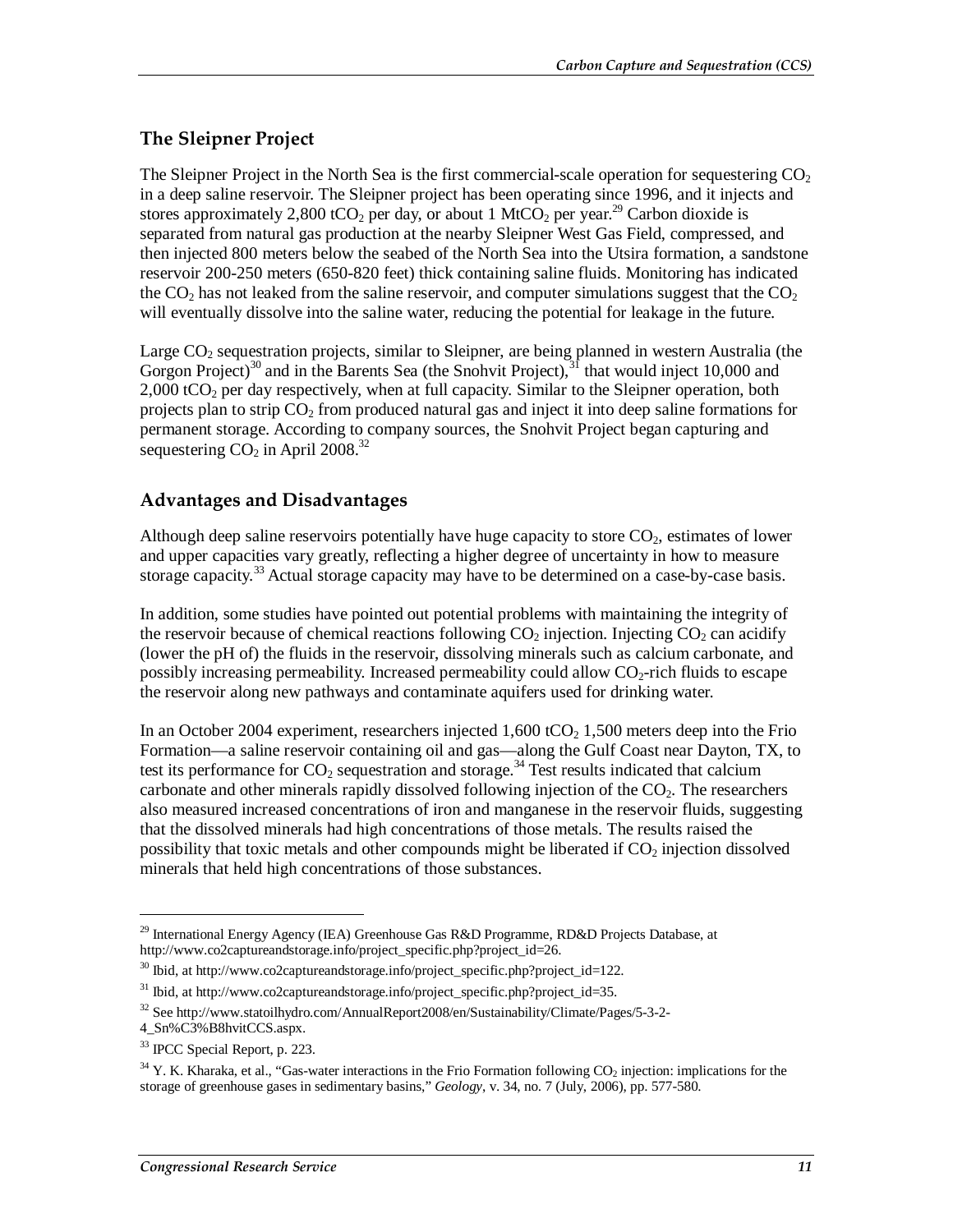Another concern is whether the injected fluids, with  $pH$  lowered by  $CO<sub>2</sub>$ , would dissolve cement used to seal the injection wells that pierce the formation from the ground surface. Leaky injection wells could then also become pathways for  $CO<sub>2</sub>$ -rich fluids to migrate out of the saline formation and contaminate fresher groundwater above. Approximately six months after the injection experiment at the Dayton site, however, researchers did not detect any leakage upwards into the overlying formation, suggesting that the integrity of the saline reservoir formation remained intact at that time.

Preliminary results from a second injection test in the Frio Formation appear to replicate results from the first experiment, indicating that the integrity of the saline reservoir formation remained intact, and that the researchers could detect migration of the  $CO<sub>2</sub>$ -rich plume from the injection point to the observation well in the target zone. These results suggest to the researchers that they have the data and experimental tools to move to the next, larger-scale phase of  $CO<sub>2</sub>$  injection experiments.<sup>35</sup>

## **Unmineable Coal Seams**

According to DOE, nearly 90% of U.S. coal resources are not mineable with current technology, because the coal beds are not thick enough, the beds are too deep, or the structural integrity of the coal bed<sup>36</sup> is inadequate for mining. Even if they cannot be mined, coal beds are commonly permeable and can trap gases, such as methane, which can be extracted (a resource known as coal bed methane, or CBM). Methane and other gases are physically bound (adsorbed) to the coal. Studies indicate that  $CO_2$  binds even more tightly to coal than methane.<sup>37</sup> Carbon dioxide injected into permeable coal seams could displace methane, which could be recovered by wells and brought to the surface, providing a source of revenue to offset the costs of  $CO<sub>2</sub>$  injection.

### **Advantages and Disadvantages**

Unmineable coal seam injection projects would need to assess several factors in addition to the potential for CBM extraction. These include depth, permeability, coal bed geometry (a few thick seams, not several thin seams), lateral continuity and vertical isolation (less potential for upward leakage), and other considerations. Once  $CO<sub>2</sub>$  is injected into a coal seam, it would likely remain there unless the seam is depressurized or the coal is mined. Also, many unmineable coal seams in the United States are located relatively near electricity-generating facilities, which could reduce the distance and cost of transporting  $CO<sub>2</sub>$  from large point sources to storage sites.

Not all types of coal beds are suitable for CBM extraction. Without the coal bed methane resource, the sequestration process would be less economically attractive. Also, the displaced methane would need to be combusted or captured because methane itself is a more potent greenhouse gas than  $CO<sub>2</sub>$ . No commercial  $CO<sub>2</sub>$  injection and sequestration projects in coal beds are currently underway.

<sup>&</sup>lt;sup>35</sup> Personal communication with Dr. Susan D. Hovorka, principal investigator for the Frio Project, Bureau of Economic Geology, Jackson School of Geosciences, University of Texas at Austin, Aug. 22, 2007.

<sup>36</sup> *Coal bed* and *coal seam* are interchangeable terms.

 $37$  IPCC Special Report, p. 217.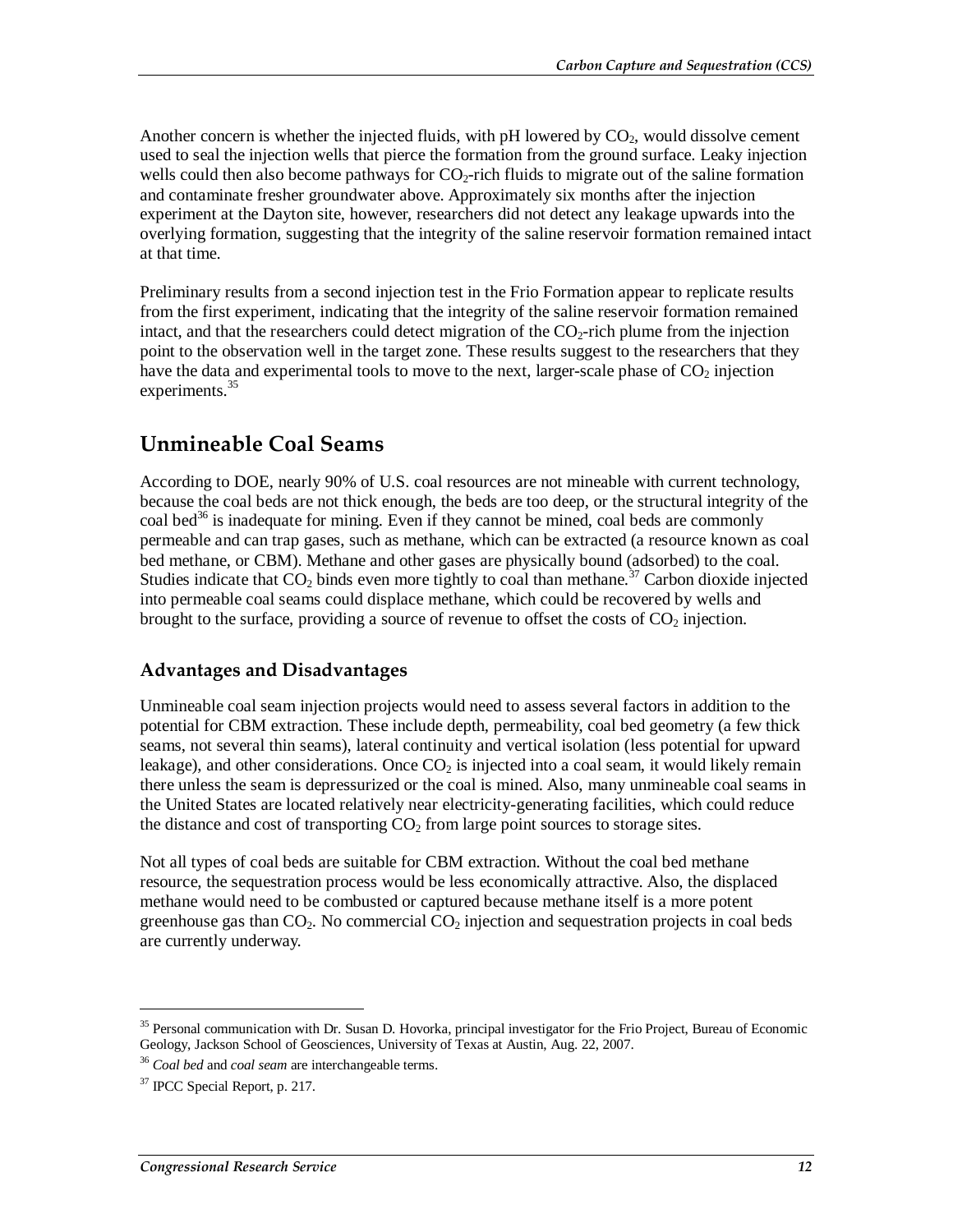Without ongoing commercial experience, storing  $CO<sub>2</sub>$  in coal seams has significant uncertainties compared to the other two types of geological storage discussed. According to IPCC, unmineable coal seams have the smallest potential capacity for storing  $CO<sub>2</sub>$  globally compared to oil and gas fields or deep saline formations. DOE indicates that unmineable coal seams in the United States, however, have more potential capacity than oil and gas fields for storing  $CO<sub>2</sub>$ . The discrepancy could represent the relatively abundant U.S. coal reserves compared to other regions in the world, or it might also indicate the level of uncertainty in estimating the  $CO<sub>2</sub>$  storage capacity in unmineable coal seams.

## **Geological Storage Capacity for CO2 in the United States**

According to the DOE 2008 Carbon Sequestration Atlas,<sup>38</sup> at least one of each of these three types of potential  $CO<sub>2</sub>$  reservoirs occurs across most of the United States in relative proximity to many large point sources of  $CO<sub>2</sub>$ , such as fossil fuel power plants or cement plants. The 2008 Carbon Sequestration Atlas updates the 2007 version, and contains a substantial expansion of the estimated storage capacity for oil and gas reservoirs and especially for deep saline formations compared to 2007 estimates. **Table 2** shows the 2008 estimates and compares them to estimates from the 2007 version.

The Carbon Sequestration Atlas was compiled from estimates of geological storage capacity made by seven separate regional partnerships (government-industry collaborations fostered by DOE) that each produced estimates for different regions of the United States and parts of Canada. According to DOE, geographical differences in fossil fuel use and sequestration potential across the country led to a regional approach to assessing  $CO_2$  sequestration potential.<sup>39</sup> The Carbon Sequestration Atlas reflects some of the regional differences; for example, not all of the regional partnerships identified unmineable coal seams as potential  $CO<sub>2</sub>$  reservoirs. Other partnerships identified geological formations unique to their regions—such as organic-rich shales in the Illinois Basin, or flood basalts in the Columbia River Plateau—as other types of possible reservoirs for  $CO<sub>2</sub>$  storage.

**Table 2** indicates a lower and upper range for sequestration potential in deep saline formations and for unmineable coal seams, but only a single estimate for oil and gas fields. The 2007 Carbon Sequestration Atlas explained that a range of sequestration capacity for oil and gas reservoirs is not provided—in contrast to deep saline formations and coal seams—because of the relatively good understanding of oil and gas field volumetrics.<sup>40</sup> Although it is widely accepted that oil and gas reservoirs are better understood, primarily because of the long history of oil and gas exploration and development, it seems unlikely that the capacity for  $CO<sub>2</sub>$  storage in oil and gas formations is known to the level of precision stated in the 2008 Carbon Sequestration Atlas. It is likely that the estimate of  $138$  GtCO<sub>2</sub> shown in **Table 2** may change, for example, pending the results of large-scale  $CO<sub>2</sub>$  injection tests in oil and gas fields.

<sup>38</sup> U.S. Dept. of Energy, National Energy Technology Laboratory, *2008 Carbon Sequestration Atlas of the United States and Canada*, 2<sup>nd</sup> ed. (November 2008), 140 pages. Hereafter referred to as the 2008 Carbon Sequestration Atlas. See http://www.netl.doe.gov/technologies/carbon\_seq/refshelf/atlasII/.<br><sup>39</sup> 2008 Carbon Sequestration Atlas, p. 8.

 $40$  2007 Carbon Sequestration Atlas, p. 12.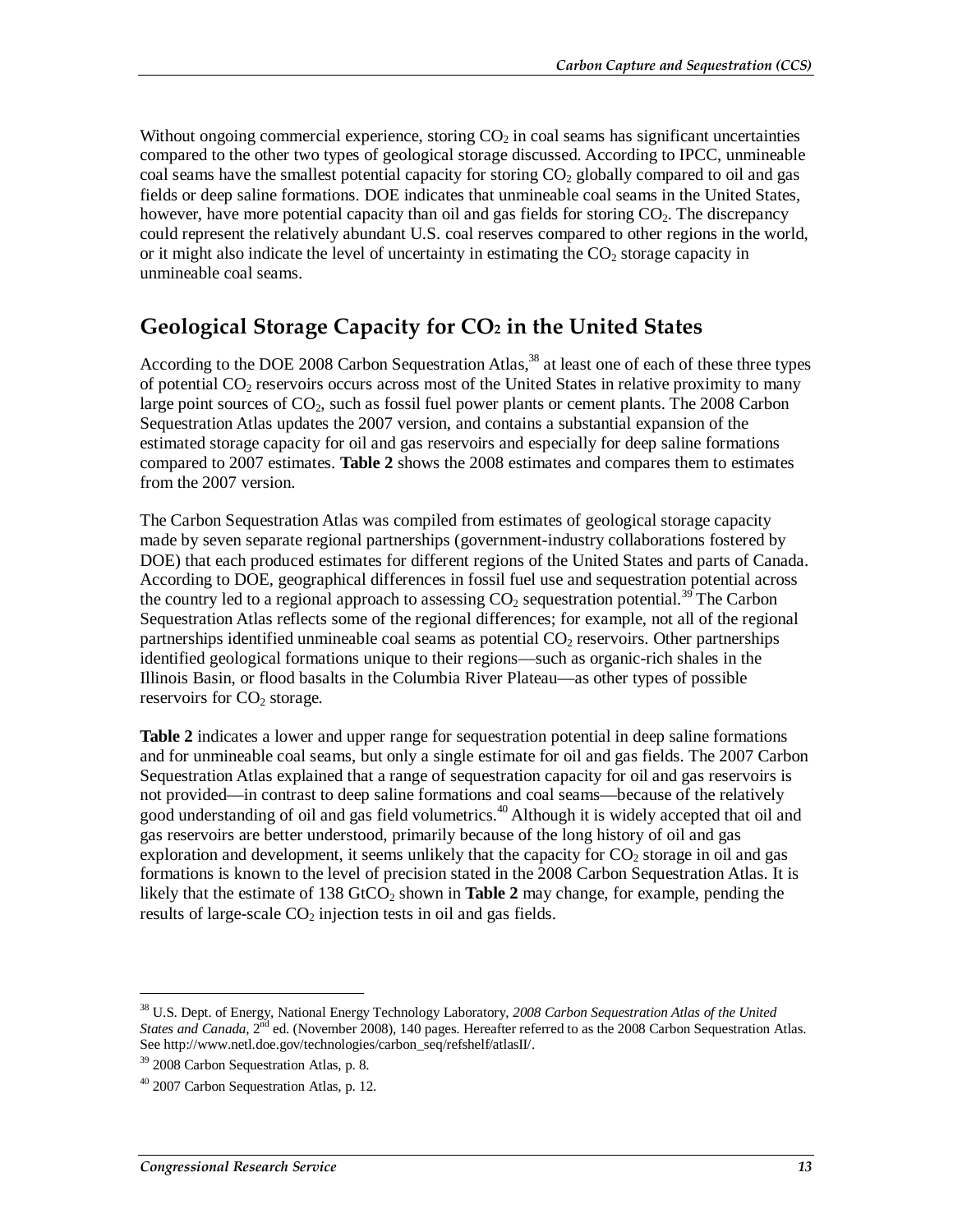| (comparing 2008 and 2007 estimates, $GtCO2$ ) |                             |                             |          |                                    |                             |          |
|-----------------------------------------------|-----------------------------|-----------------------------|----------|------------------------------------|-----------------------------|----------|
| <b>Reservoir</b><br>type                      | Lower<br>estimate<br>(2008) | Lower<br>estimate<br>(2007) | % change | <b>Upper</b><br>estimate<br>(2008) | Upper<br>estimate<br>(2007) | % change |
| Oil and gas<br>fields                         | 138                         | 82.4                        | $+67%$   |                                    |                             |          |
| Deep saline<br>formations                     | 3.297                       | 919.0                       | $+259%$  | 12.618                             | 3.378.0                     | $+274%$  |
| Unmineable<br>coal seams                      | 157                         | 156.1                       | $+0.6%$  | 178                                | 183.5                       | $-3.0%$  |

#### **Table 2. Geological Sequestration Potential for the United States and Parts of Canada**

**Source:** 2008 and 2007 Carbon Sequestration Atlases.

Each partnership produced its own estimates of reservoir capacity, and some observers have raised the issue of consistency among estimates across the regions. The Energy Independence and Security Act of 2007 (EISA, P.L. 110-140) directed the Department of the Interior (DOI) to develop a single methodology for an assessment of the national potential for geologic storage of carbon dioxide. EISA directed the U.S. Geological Survey (USGS) within DOI to complete an assessment of the national capacity for  $CO<sub>2</sub>$  storage in accordance with the methodology. The law gives the USGS two years following publication of the methodology to complete the national assessment. According to DOE, the USGS effort will allow refinement of the estimates provided in the 2008 Carbon Sequestration Atlas, and will incorporate uncertainty in the capacity estimates.<sup>41</sup> The DOE Sequestration Atlas should probably be considered an evolving assessment of U.S. reservoir capacity for  $CO<sub>2</sub>$  storage.

## **Deep Ocean Sequestration**

The world's oceans contain approximately 50 times the amount of carbon stored in the atmosphere and nearly 10 times the amount stored in plants and soils.<sup>42</sup> The oceans today take up—act as a net sink for—approximately 1.7 GtCO<sub>2</sub> per year. About 45% of the  $CO_2$  released from fossil fuel combustion and land use activities during the 1990s has remained in the atmosphere, while the remainder has been taken up by the oceans, vegetation, or soils on the land surface.<sup>43</sup> Without the ocean sink, atmospheric  $CO<sub>2</sub>$  concentration would be increasing more rapidly. Ultimately, the oceans could store more than 90% of all the carbon released to the atmosphere by human activities, but the process takes thousands of years.<sup>44</sup> The ocean's capacity

<sup>41 2008</sup> Carbon Sequestration Atlas, p. 23.

<sup>&</sup>lt;sup>42</sup> Christopher L. Sabine et al., "Current Status and Past Trends of the Global Carbon Cycle," in C. B. Field and M. R. Raupach, eds., *The Global Carbon Cycle: Integrating Humans, Climate, and the Natural World* (Washington, DC: Island Press, 2004), pp. 17-44.

<sup>432007</sup> IPCC Working Group I Report, pp. 514-515.

 $^{44}$  CO<sub>2</sub> forms carbonic acid when dissolved in water. Over time, the solid calcium carbonate (CaCO<sub>3</sub>) on the seafloor will react with (neutralize) much of the carbonic acid that entered the oceans as CO<sub>2</sub> from the atmosphere. See David Archer et al., "Dynamics of fossil fuel CO<sub>2</sub> neutralization by marine CaCO<sub>3</sub>," *Global Biogeochemical Cycles*, vol. 12, no. 2 (June 1998): pp. 259-276.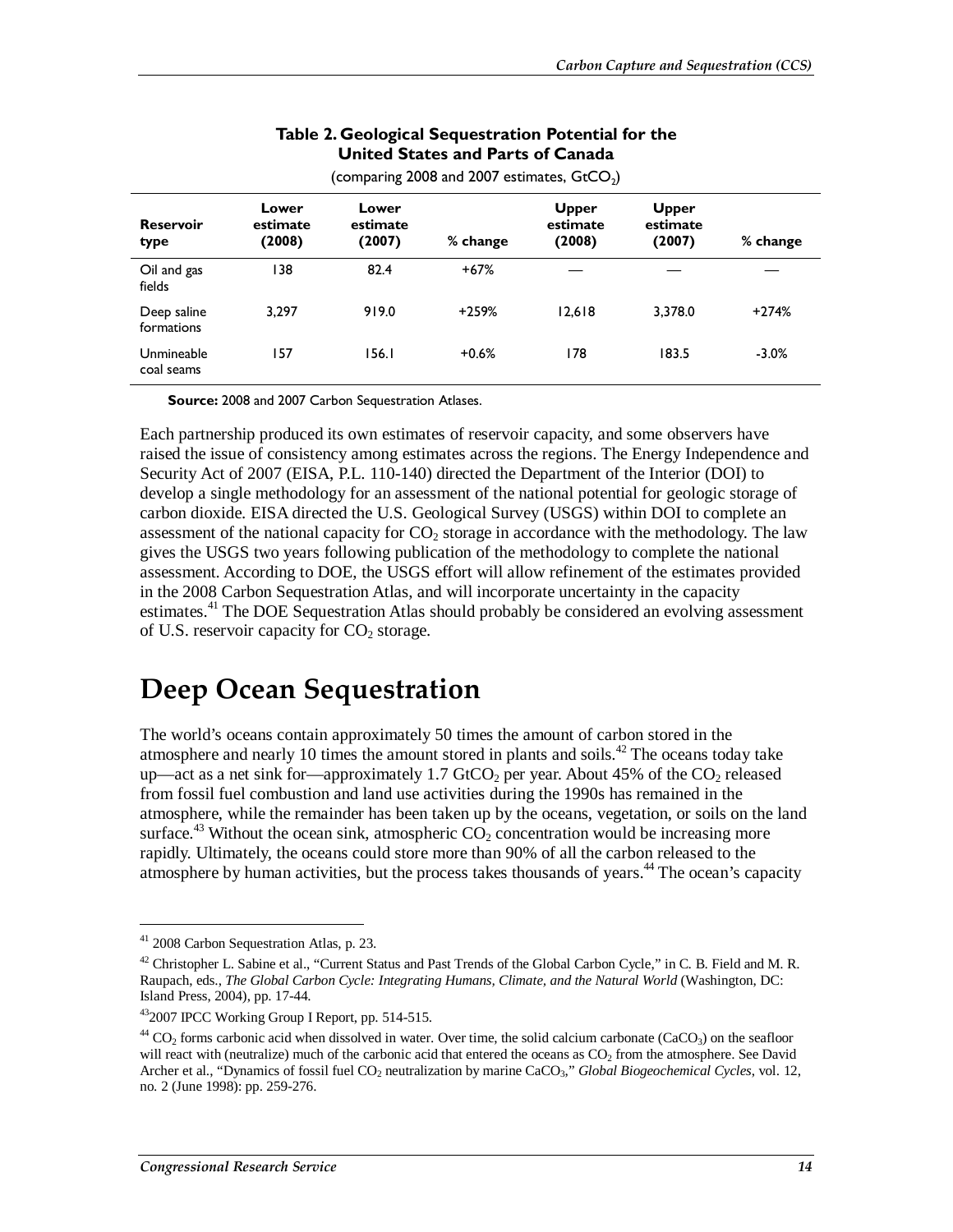to absorb atmospheric  $CO_2$  may change, however, and possibly even decrease in the future.<sup>45</sup> Also, studies indicate that, as more  $CO<sub>2</sub>$  enters the ocean from the atmosphere, the surface waters are becoming more acidic.<sup>46</sup>

#### **Advantages and Disadvantages**

Although the surface of the ocean is becoming more concentrated with  $CO<sub>2</sub>$ , the surface waters and the deep ocean waters generally mix very slowly, on the order of decades to centuries. Injecting  $CO<sub>2</sub>$  directly into the deep ocean would take advantage of the slow rate of mixing, allowing the injected  $CO<sub>2</sub>$  to remain sequestered until the surface and deep waters mix and  $CO<sub>2</sub>$ concentrations equilibrate with the atmosphere. What happens to the  $CO<sub>2</sub>$  would depend on how it is released into the ocean, the depth of injection, and the temperature of the seawater.

Carbon dioxide injected at depths shallower than 500 meters typically would be released as a gas, and would rise towards the surface. Most of it would dissolve into seawater if the injected  $CO<sub>2</sub>$ gas bubbles were small enough.<sup>47</sup> At depths below 500 meters,  $CO_2$  can exist as a liquid in the ocean, although it is less dense than seawater. After injection below  $500$  meters,  $CO<sub>2</sub>$  would also rise, but an estimated 90% would dissolve in the first 200 meters. Below 3,000 meters in depth,  $CO<sub>2</sub>$  is a liquid and is denser than seawater; the injected  $CO<sub>2</sub>$  would sink and dissolve in the water column or possibly form a  $CO<sub>2</sub>$  pool or lake on the sea bottom. Some researchers have proposed injecting  $CO<sub>2</sub>$  into the ocean bottom sediments below depths of 3,000 meters, and immobilizing the  $CO_2$  as a dense liquid or solid  $CO_2$  hydrate.<sup>48</sup> Deep storage in ocean bottom sediments, below 3,000 meters in depth, might potentially sequester  $CO<sub>2</sub>$  for thousands of years.<sup>49</sup>

The potential for ocean storage of captured  $CO<sub>2</sub>$  is huge, but environmental impacts on marine ecosystems and other issues may determine whether large quantities of captured  $CO<sub>2</sub>$  will ultimately be stored in the oceans. Also, deep ocean storage is in a research stage, and the effects of scaling up from small research experiments, using less than 100 liters of  $CO<sub>2</sub>$ ,<sup>50</sup> to injecting several  $GtCO<sub>2</sub>$  into the deep ocean are unknown.

Injecting  $CO<sub>2</sub>$  into the deep ocean would change ocean chemistry, locally at first, and assuming that hundreds of  $GtCO<sub>2</sub>$  were injected, would eventually produce measurable changes over the entire ocean.<sup>51</sup> The most significant and immediate effect would be the lowering of pH, increasing the acidity of the water. A lower pH may harm some ocean organisms, depending on the magnitude of the pH change and the type of organism. Actual impacts of deep sea  $CO<sub>2</sub>$ 

<sup>&</sup>lt;sup>45</sup> One study, for example, suggests that the efficiency of the ocean sink has been declining at least since 2000; see Josep G. Canadell et al., "Contributions to accelerating atmospheric CO<sub>2</sub> growth from economic activity, carbon intensity, and efficiency of natural sinks," *Proceedings of the National Academy of Science*s, vol. 104, no. 47 (Nov. 20, 2007), pp. 18866-18870.

<sup>46</sup> For more information on ocean acidification, see CRS Report R40143, *Ocean Acidification*, by Eugene H. Buck and Peter Folger.

<sup>47</sup> IPCC Special Report, p. 285.

 $^{48}$  A CO<sub>2</sub> hydrate is a crystalline compound formed at high pressures and low temperatures by trapping CO<sub>2</sub> molecules in a cage of water molecules.

<sup>49</sup> K. Z. House, et al., "Permanent carbon dioxide storage in deep-sea sediments," *Proceedings of the National Academy of Science*s, vol. 103, no. 33 (Aug. 15, 2006): pp. 12291-12295.

<sup>&</sup>lt;sup>50</sup> P. G. Brewer, et al., "Deep ocean experiments with fossil fuel carbon dioxide: creation and sensing of a controlled plume at 4 km depth," *Journal of Marine Research*, vol. 63, no. 1 (2005): p. 9-33.

<sup>51</sup> IPCC Special Report, p. 279.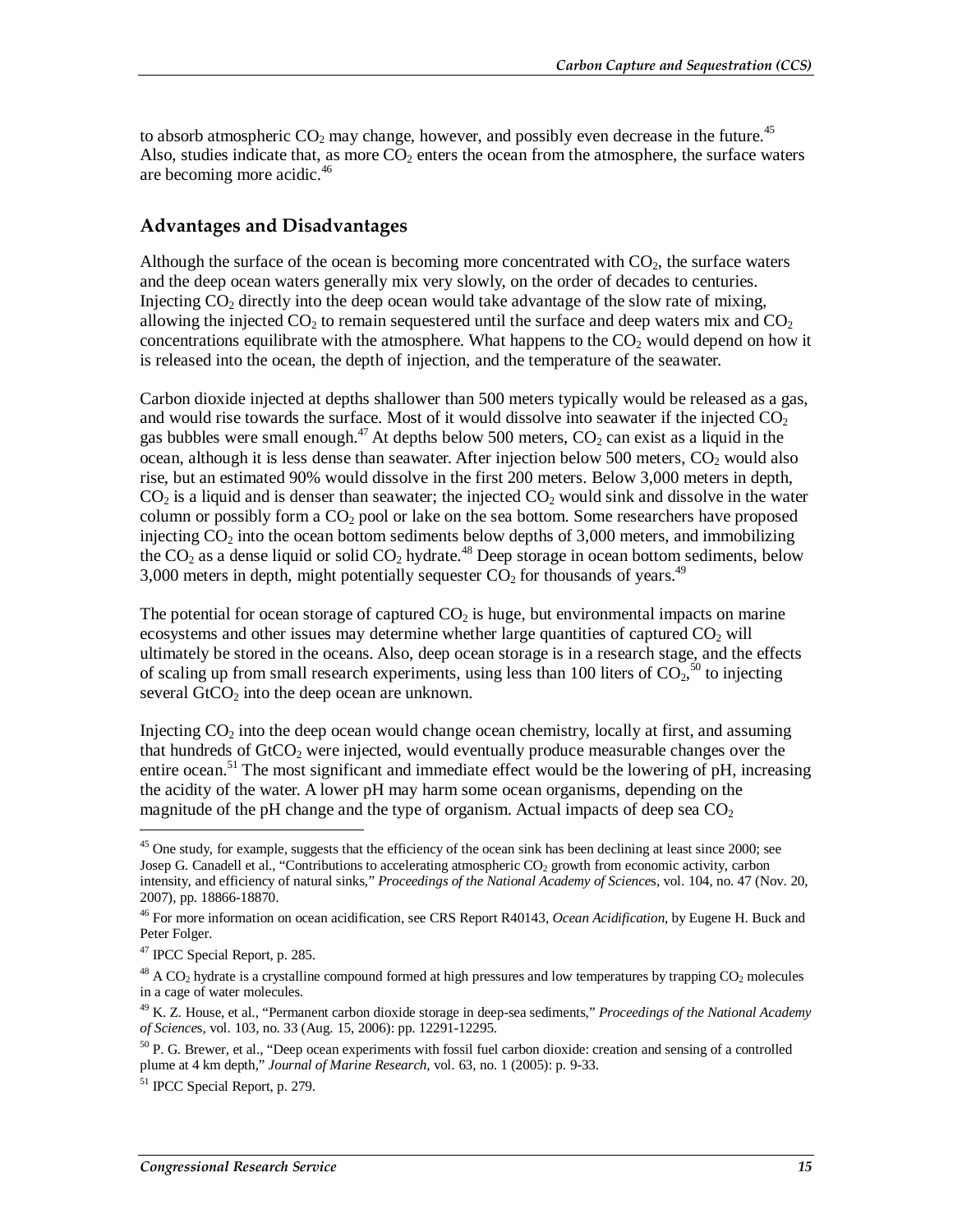sequestration are largely unknown, however, because scientists know very little about deep ocean ecosystems.<sup>52</sup>

Environmental concerns led to the cancellation of the largest planned experiment to test the feasibility of ocean sequestration in 2002. A scientific consortium had planned to inject 60 tCO<sub>2</sub> into water over 800 meters deep near the Kona coast on the island of Hawaii. Environmental organizations opposed the experiment on the grounds that it would acidify Hawaii's fishing grounds, and that it would divert attention from reducing greenhouse gas emissions.<sup>53</sup> A similar but smaller project with plans to release more than  $5 \text{ tCO}_2$  into the deep ocean off the coast of Norway, also in 2002, was cancelled by the Norway Ministry of the Environment after opposition from environmental groups.<sup>54</sup>

## **Mineral Carbonation**

Another option for sequestering  $CO_2$  produced by fossil fuel combustion involves converting  $CO_2$ to solid inorganic carbonates, such as  $CaCO<sub>3</sub>$  (limestone), using chemical reactions. When this process occurs naturally it is known as "weathering" and takes place over thousands or millions of years. The process can be accelerated by reacting a high concentration of  $CO<sub>2</sub>$  with minerals found in large quantities on the Earth's surface, such as olivine or serpentine.<sup>55</sup> Mineral carbonation has the advantage of sequestering carbon in solid, stable minerals that can be stored without risk of releasing carbon to the atmosphere over geologic time scales.

Mineral carbonation involves three major activities: (1) preparing the reactant minerals—mining, crushing, and milling—and transporting them to a processing plant, (2) reacting the concentrated  $CO<sub>2</sub>$  stream with the prepared minerals, and (3) separating the carbonate products and storing them in a suitable repository.

#### **Advantages and Disadvantages**

Mineral carbonation is well understood and can be applied at small scales, but is at an early phase of development as a technique for sequestering large amounts of captured  $CO<sub>2</sub>$ . Large volumes of silicate oxide minerals are needed, from 1.6 to 3.7 metric tons of silicates per tCO<sub>2</sub> sequestered. Thus, a large-scale mineral carbonation process needs a large mining operation to provide the reactant minerals in sufficient quantity.<sup>56</sup> Large volumes of solid material would also be produced, between 2.6 and 4.7 metric tons of materials per  $tCO<sub>2</sub>$  sequestered, or 50%-100% more material to be disposed of by volume than originally mined. Because mineral carbonation is in the research and experimental stage, estimating the amount of  $CO<sub>2</sub>$  that could be sequestered by this technique is difficult.

<u>.</u>

<sup>52</sup> Ibid., p. 298.

<sup>&</sup>lt;sup>53</sup> Virginia Gewin, "Ocean carbon study to quit Hawaii," *Nature*, vol. 417 (June 27, 2002): p. 888.<br><sup>54</sup> Jim Giles, "Norway sinks ocean carbon study," *Nature*, vol. 419 (Sept. 5, 2002): p. 6.

<sup>&</sup>lt;sup>55</sup> Serpentine and olivine are silicate oxide minerals—combinations of the silica, oxygen, and magnesium—that react with  $CO<sub>2</sub>$  to form magnesium carbonates. Wollastonite, a silica oxide mineral containing calcium, reacts with  $CO<sub>2</sub>$  to form calcium carbonate (limestone). Magnesium and calcium carbonates are stable minerals over long time scales.

<sup>56</sup> IPCC Special Report, p. 40.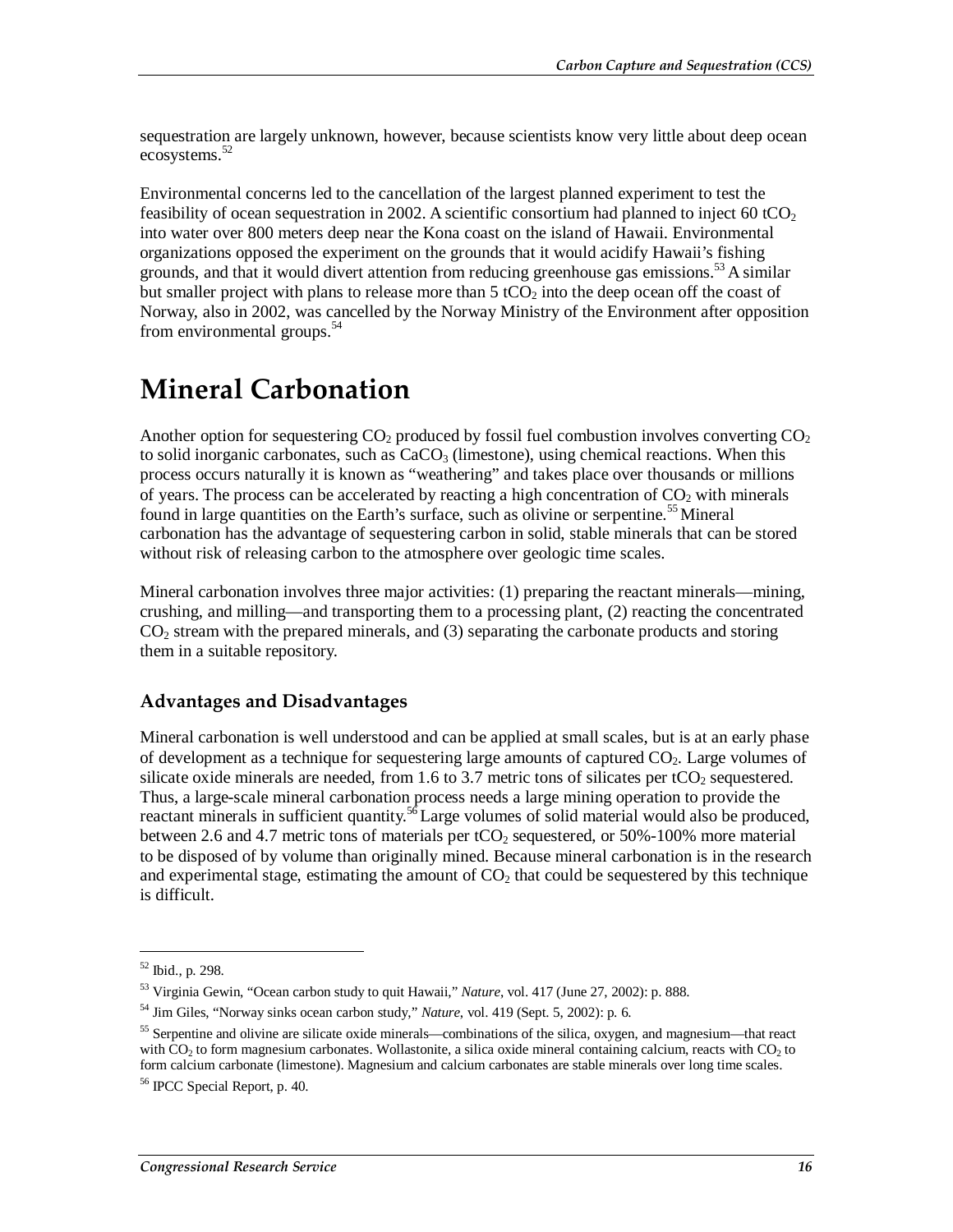One possible geological reservoir for  $CO<sub>2</sub>$  storage—major flood basalts<sup>57</sup> such as those on the Columbia River Plateau—is being explored for its potential to react with  $CO<sub>2</sub>$  and form solid carbonates in situ (in place). Instead of mining, crushing, and milling the reactant minerals, as discussed above,  $CO<sub>2</sub>$  would be injected directly into the basalt formations and would react with the rock over time and at depth to form solid carbonate minerals. Large and thick formations of flood basalts occur globally, and many have characteristics—such as high porosity and permeability—that are favorable to storing CO2. Those characteristics, combined with tendency of basalt to react with  $CO<sub>2</sub>$ , could result in a large-scale conversion of the gas into stable, solid minerals that would remain underground for geologic time. One of the DOE regional carbon sequestration partnerships is exploring the possibility for using Columbia River Plateau flood basalts for storing  $CO_2$ ; however, investigations are in a preliminary stage.<sup>58</sup>

## **Costs for CCS**

Cost estimates for CCS typically present a range of values and depend on many variables, such as the type of capture technology (post-combustion, pre-combustion, oxy-fuel), whether the plant represents new construction or is a retrofit to an existing plant, whether the CCS project is in a demonstration or a commercial stage, and a variety of other factors. Part of the difficulty in estimating costs is the lack of any operating, commercial-scale electricity-generating power plants that capture and sequester their  $CO<sub>2</sub>$  emissions. Thus, there are no real-world examples to draw from. In addition, there is neither a market price for  $CO<sub>2</sub>$  emitted nor a regulatory requirement to capture  $CO_2$ —a market demand—which would likely shape cost estimates. All observers, however, agree that installing  $CO<sub>2</sub>$  capture technology will increase the cost of generating electricity from fossil fuel power plants. As a result, few companies are likely to commit to the extra expense of installing technology to capture  $CO<sub>2</sub>$  or installing the infrastructure to transport and store it, until they are required to do so.

Despite these challenges, several studies have estimated costs for CCS, in the likelihood that desire for lower  $CO<sub>2</sub>$  emissions and continued demand for electricity from fossil fuel power plants converge and foster development and deployment of CCS. According to one DOE estimate, sequestration costs for capture, transport, and storage range from \$27 to \$82 per tCO<sub>2</sub> emissions avoided using present technology.<sup>59</sup> In a 2007 study, MIT estimated how much the cost of generating electricity would increase if  $CO<sub>2</sub>$  capture technology were installed, both for new plants and for retrofits of existing plants. **Table 3** shows the MIT estimates.

<sup>&</sup>lt;sup>57</sup> Flood basalts are vast expanses of solidified lava, commonly containing olivine, that erupted over large regions in several locations around the globe. In addition to the Columbia River Plateau flood basalts, other well-known flood basalts include the Deccan Traps in India and the Siberian Traps in Russia.

<sup>58 2008</sup> Carbon Sequestration Atlas, p. 35.

<sup>59</sup> Equivalent to \$100 to \$300 per metric ton of carbon emissions avoided; see http://www.fossil.energy.gov/programs/ sequestration/overview.html.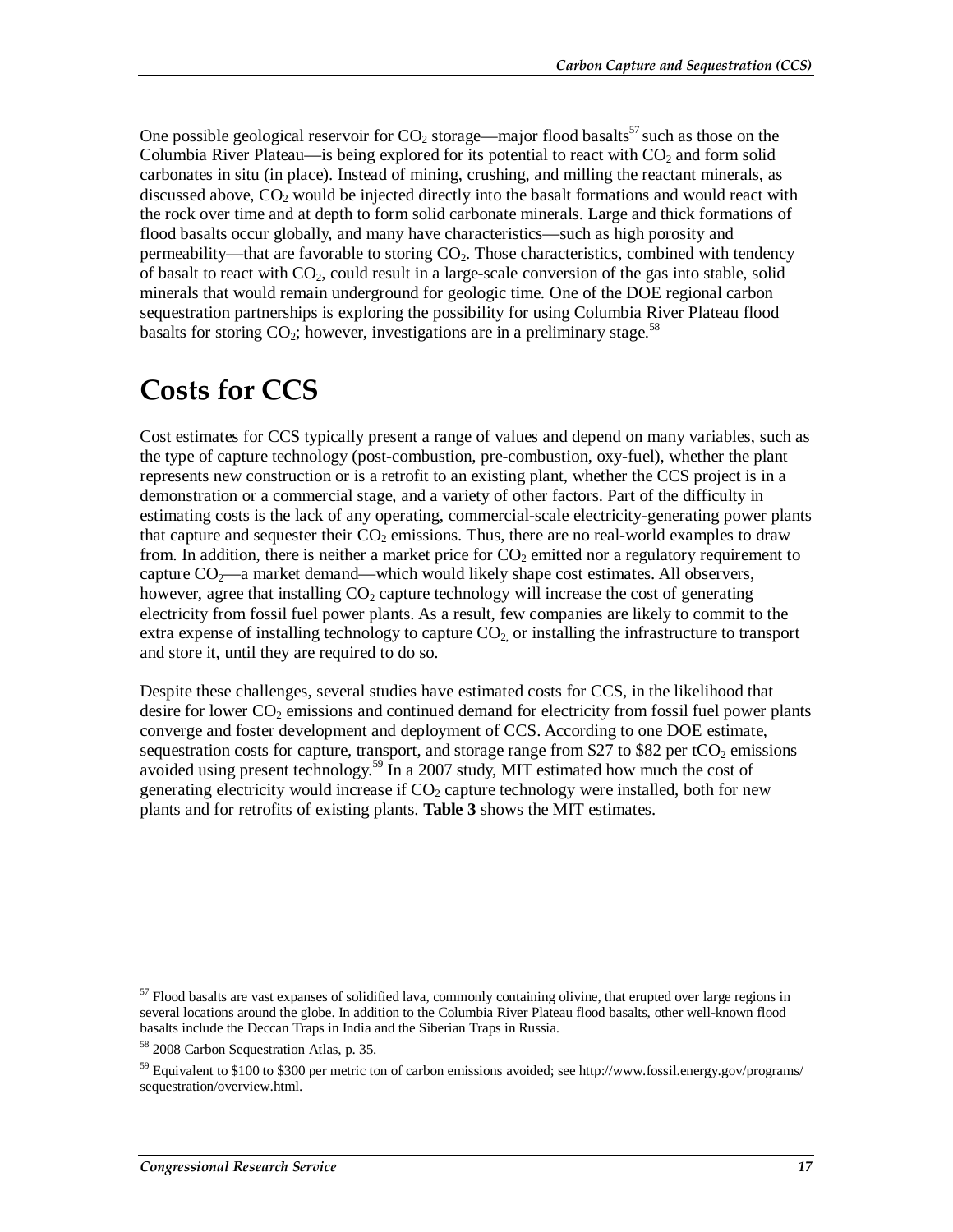|                 | <b>New Construction</b> | <b>Retrofita</b> |
|-----------------|-------------------------|------------------|
| Post-combustion | 60%-70%                 | 220%-250%        |
| Pre-combustion  | 22%-25%                 | not applicable   |
| Oxy-fuel        | 46%                     | 170%-206%        |

#### **Table 3. Estimates of Additional Costs of Selected Carbon Capture Technology**

(percent increase in electric generating costs on levelized basis)

**Source:** Massachusetts Institute of Technology, *The Future of Coal: An Interdisciplinary MIT Study* (2007), pp. 27, 30, 36, 149.

a. Assumes capital costs have been fully amortized.

In most carbon sequestration systems, the cost of capturing  $CO<sub>2</sub>$  is the largest component, possibly accounting for as much as 80% of the total.<sup>60</sup> In a 2008 study by McKinsey & Company, capture costs accounted for the majority of CCS costs estimated for demonstration plants and early commercial plants.<sup>61</sup> **Table 4** shows the McKinsey  $\&$  Company estimates for three different stages of CCS development for new, coal-fired power plants.

#### **Table 4. Estimates of CCS Costs at Different Stages of Development**

|                                       | Capture   | <b>Transport</b> | <b>Storage</b> | Total      |
|---------------------------------------|-----------|------------------|----------------|------------|
| Initial<br>demonstration              | \$73-\$94 | $$7-$22$         | $$6-$17$       | $$86-$133$ |
| Early commercial                      | \$36-\$46 | \$6-\$9          | $$6-$17$       | \$48-\$73  |
| Past early<br>commercial <sup>a</sup> |           |                  |                | \$44-\$65  |

(dollars per metric ton of  $CO<sub>2</sub>$ , for new coal-fired powerplants)

**Source:** McKinsey & Company, *Carbon Capture and Storage: Assessing the Economics*, Sept. 22, 2008.

**Notes:** Source provided cost estimates in Euros. Euros converted to dollars at 1 Euro = \$1.45, rounded to nearest dollar.

a. Cost ranges for capture, transport, and storage components for past early commercial-stage plants are not available from this study.

The MIT and McKinsey & Company studies both suggest that retrofitting power plants would lead to more expensive CCS costs, in general, compared to new plants on a levelized basis. Four reasons for higher costs include (1) the added expense of adapting the existing plant configuration for the capture unit; (2) a shorter lifespan for the capture unit compared to new plants; (3) a higher efficiency penalty compared to new plants that incorporate  $CO<sub>2</sub>$  capture from the design stage; and (4) the generating time lost when an existing plant is taken off-line for the retrofit.<sup>62</sup> Retrofitted plants could be less expensive if capture technology is installed on new plants that were designed "capture-ready," or if an older plant was already due for extensive revamping.<sup>63</sup>

<sup>60</sup> Furnival, "Burying Climate Change for Good."

<sup>61</sup> McKinsey & Company, *Carbon Capture and Storage: Assessing the Economics*, Sept. 22, 2008, at http://www.mckinsey.com/clientservice/ccsi/pdf/CCS\_Assessing\_the\_Economics.pdf.

 $62$  McKinsey & Company, p. 29.

 $63$  McKinsey & Company, p. 30.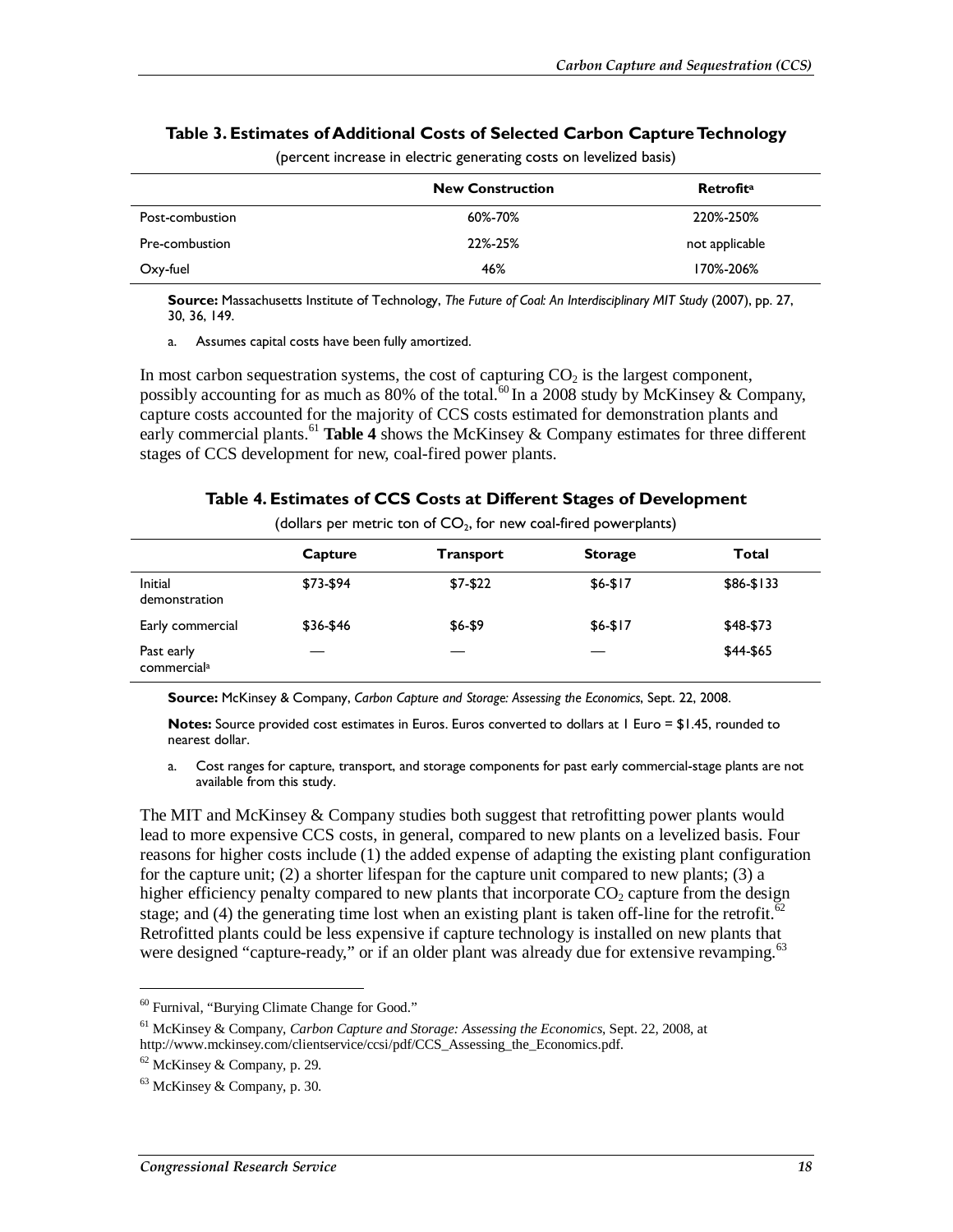As these cost estimates indicate, capturing  $CO<sub>2</sub>$  at electricity-generating power plants would likely require more energy, per unit of power output, than is required by plants without CCS, reducing the plant efficiency. The additional energy required also means that more  $CO<sub>2</sub>$  would be produced, per unit of power output. (See **Appendix**.) Improving the efficiency of the  $CO<sub>2</sub>$  capture phase would likely produce the largest cost savings and reduce  $CO<sub>2</sub>$  emissions. Costs for each CCS project would probably not be uniform, however, even for those employing the same type of capture technology. Other site-specific factors, such as types and costs of fuels used by power plants, distance of transport to a storage site, and the type of  $CO<sub>2</sub>$  storage, would likely vary from project to project.

# **The DOE Carbon Capture and Sequestration Program**

The DOE CCS program has had three main elements: (1) core research and development, consisting of laboratory and pilot-scale research for developing new technologies and systems for greenhouse gas mitigation; (2) demonstration and deployment, consisting of demonstration projects to test the viability of large-scale CCS technologies using regional partnerships; and (3) support for the DOE FutureGen project.<sup>64</sup>

According to DOE, the overall goal of the CCS program is to develop, by 2012, systems that will achieve 90% capture of  $CO<sub>2</sub>$  at less than a 10% increase in the cost of energy services and retain 99% storage permanence.<sup>65</sup> The research aspect of the DOE program includes a combination of cost-shared projects, industry-led development projects, research grants, and research at the National Energy Technology Laboratory. The program investigates five focus areas:  $(1)$  CO<sub>2</sub> capture; (2) carbon storage; (3) monitoring, mitigation, and verification; (4) work on non- $CO<sub>2</sub>$ greenhouse gases; and (5) advancing breakthrough technologies.

After the 2007 DOE roadmap and program plan was made available, Congress passed the Energy Independence and Security Act of 2007 (P.L. 110-140), which authorized an expansion of the DOE carbon sequestration research and development program and increased its emphasis on large-scale underground injection and storage experiments in geologic reservoirs. The American Recovery and Reinvestment Act of 2009 (ARRA, P.L. 111-5) provided up to \$3.4 billion for CCS-related activities at DOE through FY2010, which will likely alter DOE's CCS program priorities over that time frame. On May 15, 2009, Energy Secretary Chu announced that Notices of Intent to issue \$2.4 billion of ARRA funding would be posted: \$1.52 billion for industrial carbon capture and storage, \$800 million for the Clean Coal Power Initiative, and \$80 million for geologic site characterization, training, research, and program administration.<sup>66</sup> The remaining  $$1$ billion provided in ARRA will be used to support the revival of FutureGen (see below).

<sup>64</sup> DOE Carbon Sequestration Technology Roadmap and Program Plan 2007, p. 8. See http://www.netl.doe.gov/ technologies/carbon\_seq/refshelf/project%20portfolio/2007/2007Roadmap.pdf.

 $65$  Ibid., p. 5.

<sup>66</sup> For a summary of Secretary Chu's remarks, see http://www.energy.gov/news2009/7405.htm. For the funding opportunity announcements, see http://www.fossil.energy.gov/aboutus/budget/stimulus.html.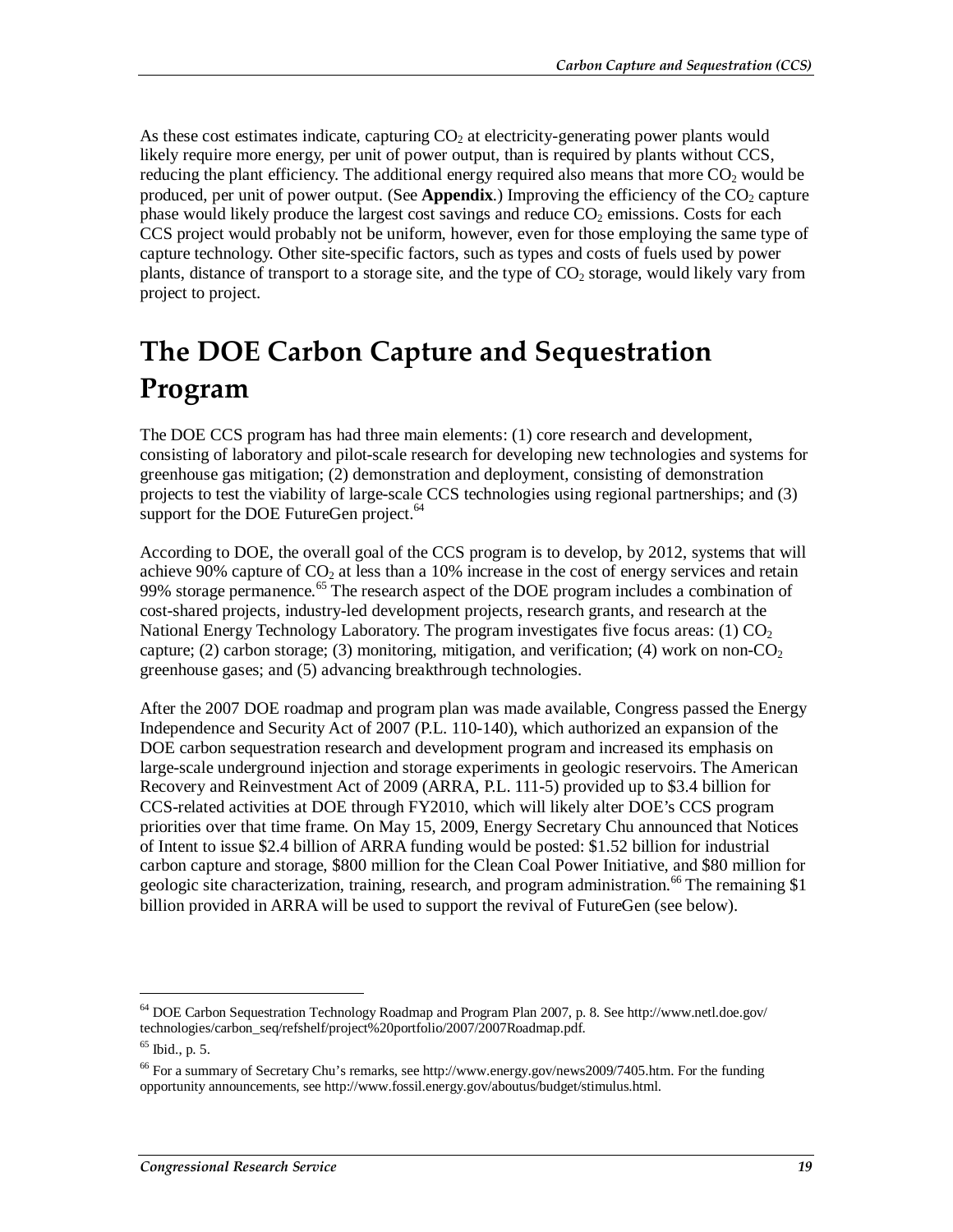## **DOE CCS Research and Development Funding**

The federal government has recognized the potential need for CCS technology—as part of broader efforts to address greenhouse-gas induced climate change—since at least 1997, when DOE spent approximately \$1 million for the entire CCS program.<sup>67</sup> **Table 5** shows that DOE programs that provide funding for CCS-related activities total nearly \$600 million for FY2009, a significant increase since 1997.<sup>68</sup> Funding for CCS R&D increased by nearly 58% from FY2008 to FY2009, excluding funding from ARRA.

|                                                    | <b>FY2008</b> | <b>FY2009</b> | <b>FY2010</b> | <b>ARRA</b> |
|----------------------------------------------------|---------------|---------------|---------------|-------------|
| Clean Coal Power Initiative (CCPI) <sup>a</sup>    | 67,444        | 288,174       | 0             | 800,000     |
| <b>FutureGenb</b>                                  | 72,262        | 0             | 0             | 1,000,000   |
| Innovation for Existing Plants (IEP) <sup>c</sup>  | 35,083        | 50,000        | 41,000        |             |
| Advanced Integrated Gasification Combined Cycled   | 52,029        | 65,236        | 55,000        |             |
| Advanced Turbines <sup>e</sup>                     | 23,125        | 28,000        | 31,000        |             |
| Industrial Carbon Capture Projects                 |               |               |               | 1,520,000   |
| Site Characterization, Training, Program Direction |               |               |               | 80,000      |
| <b>Subtotal</b>                                    | 252,943       | 431,410       | 127,000       | 3,400,000   |
| Carbon Sequestration Greenhouse Gas Controlf       | 105,985       | 136,000       | 130,865       |             |
| Carbon Sequestration Energy Innovation Hubs        | 0             | 0             | 35,000        |             |
| Carbon Sequestration Focus Area for                | 9,635         | 14,000        | 14,000        |             |
| Carbon Sequestration Scienceh                      |               |               |               |             |
| <b>Subtotal for Carbon Sequestration</b>           | 115,620       | 150,000       | 179,865       |             |
| Total                                              | 368,563       | 581,410       | 306,865       | 3,400,000   |

#### **Table 5. Funding for CCS-Related Activities at DOE**  (\$ thousands)

**Source:** CRS, from the U.S. Department of Energy, FY2010 *Congressional Budget Request*, Volume 7, Fossil Energy Research and Development, at http://www.cfo.doe.gov/budget/10budget/Content/Volumes/Volume7.pdf; and U.S. Congress, House Committee on Appropriations, Conference Report to Accompany H.R. 1, 111<sup>th</sup> Cong., 1st sess., February 11, 2009, 111-16 (Washington: GPO, 2009).

**Notes:** FY2010 represents the requested amounts; FY2008 and FY2009 are amounts reported in the DOE FY2010 Congressional Budget Request. Overall Fossil Energy Research appropriations are included in CRS Report RL34417, *Energy and Water Development: FY2009 Appropriations*.

- a. The FY2010 budget request does not include any funds for CCPI demonstration projects because \$800 million is already provided by ARRA (P.L. 111-5) for Phase III of the CCPI program.
- b. Language in ARRA indicated that \$1 billion would be allocated for Fossil Energy R&D. On June 12, 2009, Secretary Chu announced that the funds would be used to support FutureGen.

<u>.</u>

<sup>&</sup>lt;sup>67</sup> Personal communication, Timothy E. Fout, General Engineer, DOE National Energy Technology Laboratory, Morgantown, WV (July 16, 2008).

<sup>68</sup> Funding for FY2009 is according to U.S. Department of Energy*, FY2010 Congressional Budget Request*, Volume 7, Fossil Energy Research and Development, at http://www.cfo.doe.gov/budget/10budget/Content/Volumes/Volume7.pdf.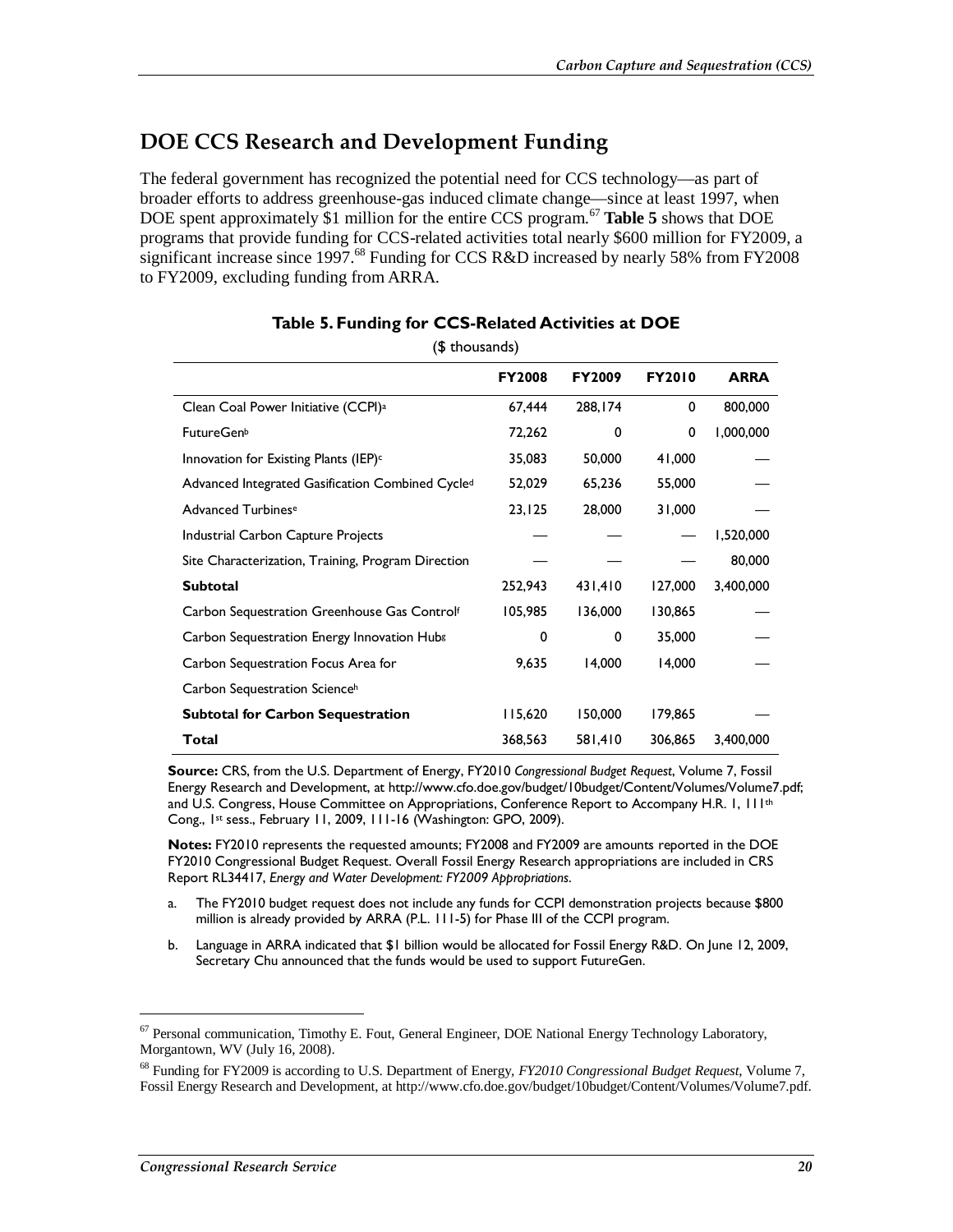- c. In its FY2010 budget request, DOE indicates that all the IEP activity in FY2010 is focused on the development of post-combustion CO<sub>2</sub> capture technology for new and existing plants. In FY2009, \$33 million was focused on carbon capture. However, of the \$50 million in total funding for IEP in FY2009, \$12 million was allocated to developing and testing advanced water conservation technologies applicable to new and existing thermoelectric plants, and \$5 million for mercury control research. No funding is requested for either activity in FY2010.
- d. According to DOE, the IGCC activity is focused on developing advanced gasification-based technologies to reduce the costs of near-zero emissions (including CO<sub>2</sub>) coal-based IGCC plants. The program is also intended to improve the thermal efficiency of the plants, and to achieve near-zero atmospheric emissions for all pollutants, including CO2, SO2, NOx, and mercury.
- e. The Advanced Turbines program is focused on creating the technology base for turbines that will permit the design of near-zero atmospheric emission IGCC plants (including CO<sub>2</sub>). Specifically, the program will focus in FY2010 on enabling hydrogen-fueled turbines in integrated gasification combined cycle systems that capture CO<sub>2</sub>.
- f. Carbon Sequestration includes research and development on all aspects of CCS, but most of the funding is allocated to the seven Regional Partnerships for large scale CO<sub>2</sub> capture, transportation, injection, and storage projects.
- g. The Energy Innovation Hub is requested for the Carbon Sequestration program in FY2010, and would focus on enabling fundamental advances and discovery of novel and revolutionary capture/separation approaches to reduce the energy penalty and costs associated with CO<sub>2</sub> capture, according to DOE.
- h. The Focus Area for Carbon Sequestration Science is part of the Carbon Sequestration program and will continue applied research in support of CO<sub>2</sub> injection and storage field efforts conducted by the seven Regional Partnerships.

DOE indicates in its FY2010 budget request that programs listed in **Table 5** support the mission to "ensure the availability of near-zero atmospheric emissions" and that "carbon dioxide  $(CO_2)$ capture and geologic storage (CCS) is a promising option for addressing this challenge.<sup>"69</sup> In addition to the Carbon Sequestration program itself, for which DOE requested almost \$180 million in FY2010 (**Table 5**), DOE requested a total of \$127 million for the Innovation for Existing Plant (IEP) program, the Advanced Integrated Gasification Combined Cycle program, and the Advanced Turbine program. The Carbon Sequestration program is focused on all aspects of CCS: capture technology, transportation, and especially the injection and safe storage of  $CO<sub>2</sub>$ . The other programs support the broader goal "to significantly reduce coal power plant emissions (including  $CO<sub>2</sub>$ ) and substantially improve efficiency to reduce carbon emissions, leading to a viable near-zero atmospheric emissions coal energy system and supporting carbon capture and storage." $70$ 

As noted above, funding provided under ARRA will likely increase funding for CCS-related programs dramatically above levels in previous years, and exceed the cumulative spending on CCS by DOE since 1997.

#### **Loan Guarantees and Tax Credits**

Appropriations represent one mechanism for funding carbon capture technology R&D and deployment; others include loan guarantees and tax credits, both of which are available under current law.

 $69$  Ibid, p. 23.

<sup>70</sup> DOE FY2010 Congressional Budget Request, p. 40.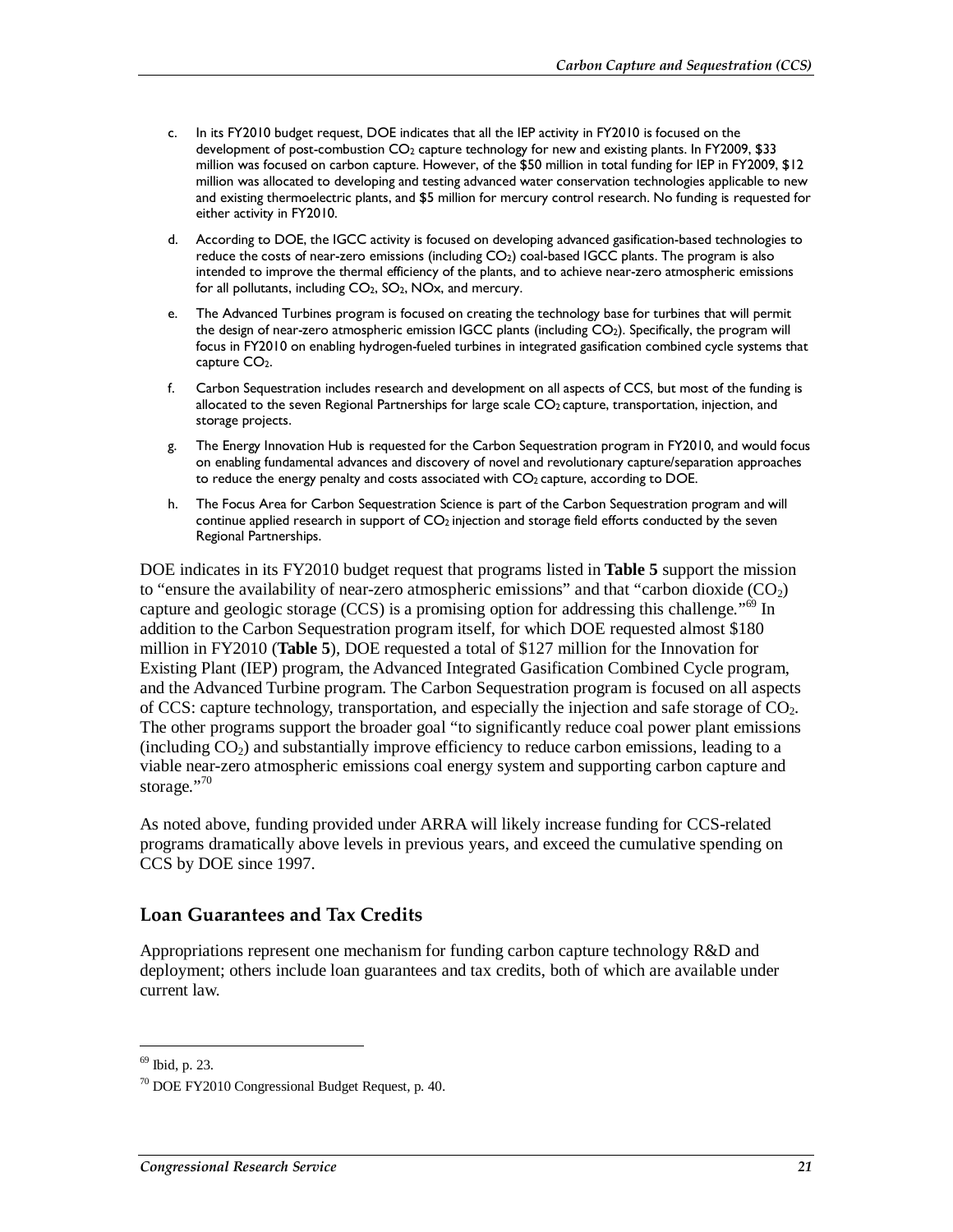#### *Loan Guarantees*

Loan guarantee incentives that could be applied to CCS were authorized under Title XVII of the Energy Policy Act of 2005 (EPAct2005, P.L. 109-58, 42 U.S.C. §§16511-16514), and were given indefinite authorization under the Omnibus Appropriations Act, 2009 (P.L. 111-8). Title XVII of EPAct2005 authorizes the Secretary of Energy to make loan guarantees for projects that, among other purposes, avoid, reduce, or sequester air pollutants or anthropogenic emissions of greenhouse gases. The Omnibus Appropriations Act for FY2009 restates the loan guarantee authority and provides \$6 billion in loan guarantees for coal-based power generation and industrial gasification activities at retrofitted and new facilities that incorporate CCS or other beneficial uses of carbon. The act provides an additional \$2 billion in loan guarantees for advanced coal gasification.<sup>71</sup>

#### *Tax Credits*

Title XIII of EPAct2005 provided for tax credits that could be used for Integrated Gasification Combined Cycle (IGCC) projects and for projects that use other advanced coal-based generation technologies (ACBGT). For these types of projects, the aggregate credits available under EPAct2005 totaled up to \$1.3 billion: \$800 million for IGCC projects, and \$500 million for ACBGT projects. Qualifying projects under Title XIII of EPAct2005 were not limited to technologies that employ carbon capture technologies, but the Secretary of the Treasury was directed to give high priority to projects that include greenhouse gas capture capability. An additional \$350 million of tax credits were made available for coal gasification projects.

Sections 111 and 112 of P.L. 110-343, Division B, the Energy Improvement and Extension Act of 2008 (part of the Emergency Economic Stabilization Act of 2008), increased the aggregate tax credits available from \$1.65 billion to \$3.15 billion. Section 111 added an additional \$1.25 billion to the existing tax credit authority for ACBGT projects. Section 112 added an additional \$250 million to \$350 million in existing authority for the coal gasification investment credit, for gasification projects that separate and sequester at least  $75\%$  of the project's total  $CO<sub>2</sub>$  emissions.

Section 115 of the act added a new tax credit for sequestering  $CO<sub>2</sub>$  and storing it underground. The section provides for a credit of \$20 per metric ton of  $CO<sub>2</sub>$  captured at a qualified facility and disposed of in secure geological storage, and \$10 per metric ton if the  $CO<sub>2</sub>$  is used as a tertiary injectant for the purposes of enhanced oil or natural gas recovery. To qualify for the tax credit, the facility must capture at least 500,000 metric tons of  $CO<sub>2</sub>$  per year. If  $CO<sub>2</sub>$  is used for enhanced oil or gas recovery, a tax credit would be available only for an initial injection;  $CO<sub>2</sub>$  subsequently recaptured, recycled, and re-injected would not be eligible for a tax credit.

## **Regional Carbon Sequestration Partnerships**

Beginning in 2003, DOE created seven regional carbon sequestration partnerships to identify opportunities for carbon sequestration field tests in the United States and Canada.<sup>72</sup> The regional

<sup>71</sup> U.S. Congress, House Committee on Appropriations, *Omnibus Appropriations Act, 2009, Division C—Energy and Water Development and Related Agencies Appropriations Act, 2009*, committee print,  $111^{\text{th}}$  Cong.,  $1^{\text{st}}$  sess., March 11, 2009, p. 672.

 $72$  The seven partnerships are Midwest Regional Carbon Sequestration Partnership; Midwest (Illinois Basin) Geologic Sequestration Consortium; Southeast Regional Carbon Sequestration Partnership; Southwest Regional Carbon (continued...)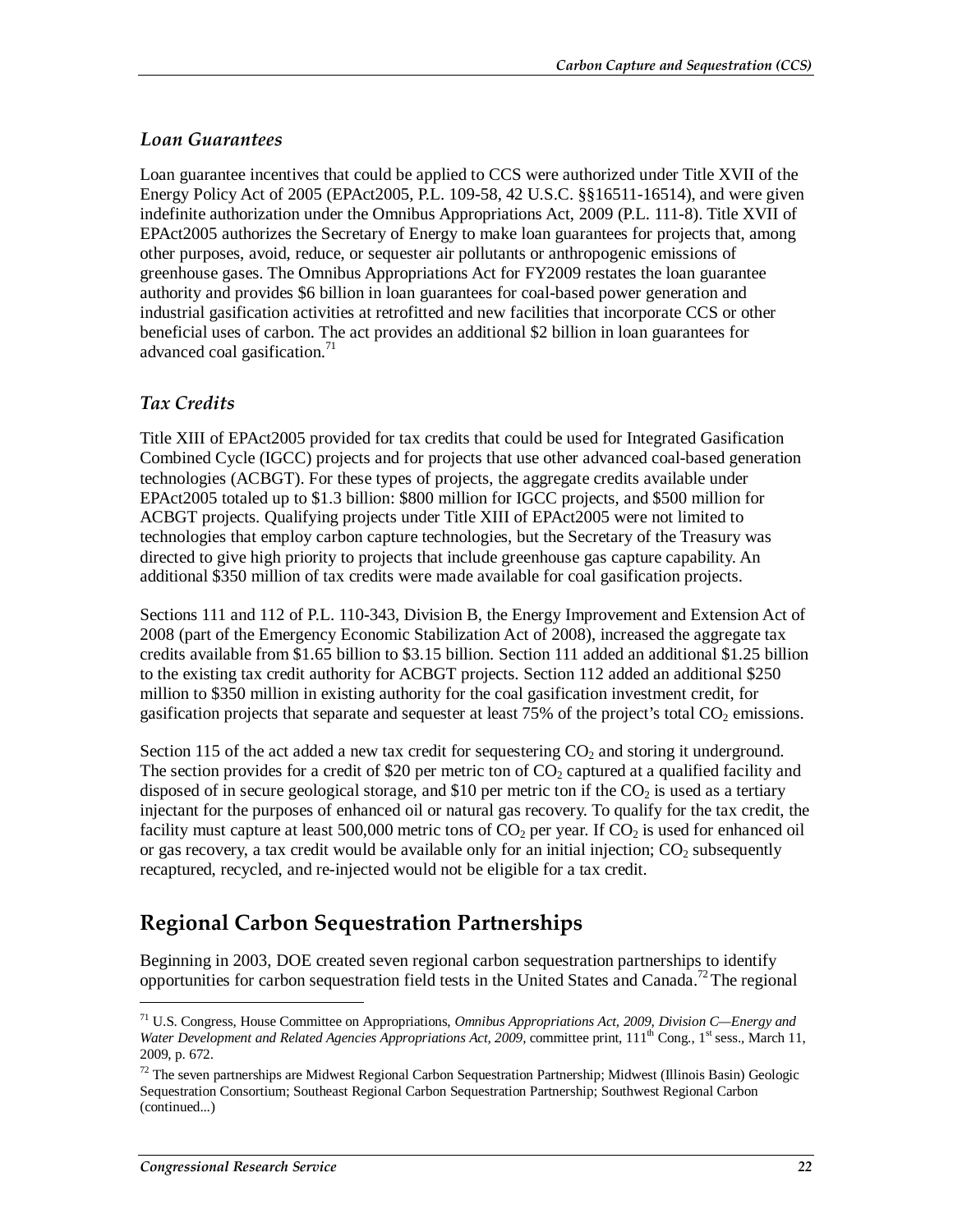partnerships program is being implemented in a three-phase overlapping approach: (1) characterization phase (from FY2003 to FY2005); (2) validation phase (from FY2005 to FY2009); and (3) deployment phase (from FY2008 to FY2017).<sup>7</sup>

The third phase, deployment, is intended to demonstrate large-volume, prolonged injection and  $CO<sub>2</sub>$  storage in a wide variety of geologic formations. According to DOE, this phase is to address the practical aspects of large-scale operations, with an aim toward producing the results necessary for commercial CCS activities to move forward. On November 17, 2008, DOE made the seventh, and last, award for the large-scale carbon sequestration projects under phase three.<sup>74</sup> DOE has now awarded funds totaling \$457.6 million (an average of approximately \$65 million per project) to conduct a variety of large-scale injection tests over several years. In addition to DOE funding, each partnership also contributes funds ranging from 21% to over 50% of the total project costs.<sup>75</sup>

## **FutureGen**

On February 27, 2003, President Bush proposed a 10-year, \$1 billion project to build a coal-fired power plant that integrates carbon sequestration and hydrogen production while producing 275 megawatts of electricity, enough to power about 150,000 average U.S. homes. As originally conceived, the plant would have been a coal-gasification facility and would have produced and sequestered between 1 and 2 MtCO<sub>2</sub> annually. On January 30, 2008, DOE announced that it was "restructuring" the FutureGen program away from a single, state-of-the-art "living laboratory" of integrated R&D technologies—a single plant—to instead pursue a new strategy of multiple commercial demonstration projects.<sup>76</sup> In the restructured program, DOE would support up to two or three demonstration projects of at least 300 megawatts and that would sequester at least 1  $MtCO<sub>2</sub>$  per year.

In its budget justification for FY2009, DOE cited "new market realities" for its decision, namely rising material and labor costs for new power plants, and the need to demonstrate commercial viability of IGCC power plants with  $\overline{CCS}$ .<sup>77</sup> The budget justification also noted that a number of states are making approval of new power plants contingent on provisions to control  $CO<sub>2</sub>$ emissions, further underscoring the need to demonstrate commercial viability of a new generation of coal-based power systems. For FY2009, DOE requested \$156 million for the restructured program, and specified that the federal cost-share would only cover the CCS portions of the demonstration projects, not the entire power system.

Prior to DOE's announced restructuring of the program, the FutureGen Alliance—an industry consortium of 13 companies—announced on December 18, 2007, that it had selected Mattoon,

<u>.</u>

<sup>76</sup> See http://www.fossil.energy.gov/news/techlines/2008/08003-DOE\_Announces\_Restructured\_FutureG.html.

<sup>(...</sup>continued)

Sequestration Partnership; West Coast Regional Carbon Sequestration Partnership; Big Sky Regional Carbon Sequestration Partnership; and Plains CO2 Reduction Partnership; see http://www.fossil.energy.gov/programs/ sequestration/partnerships/index.html.

 $73$  DOE Carbon Sequestration Technology Roadmap and Program Plan 2007, p. 36.

<sup>&</sup>lt;sup>74</sup> DOE awarded \$66.9 million to the Big Sky Carbon Sequestration Partnership. See http://www.fossil.energy.gov/ news/techlines/2008/08059-DOE\_Makes\_Sequestration\_Award.html.

 $<sup>75</sup>$  For more information about specific sequestration projects, see the DOE Carbon Sequestration Regional Partnerships</sup> website, at http://www.fossil.energy.gov/programs/sequestration/partnerships/index.html.

 $77$  DOE FY2009 Budget Request, p. 16.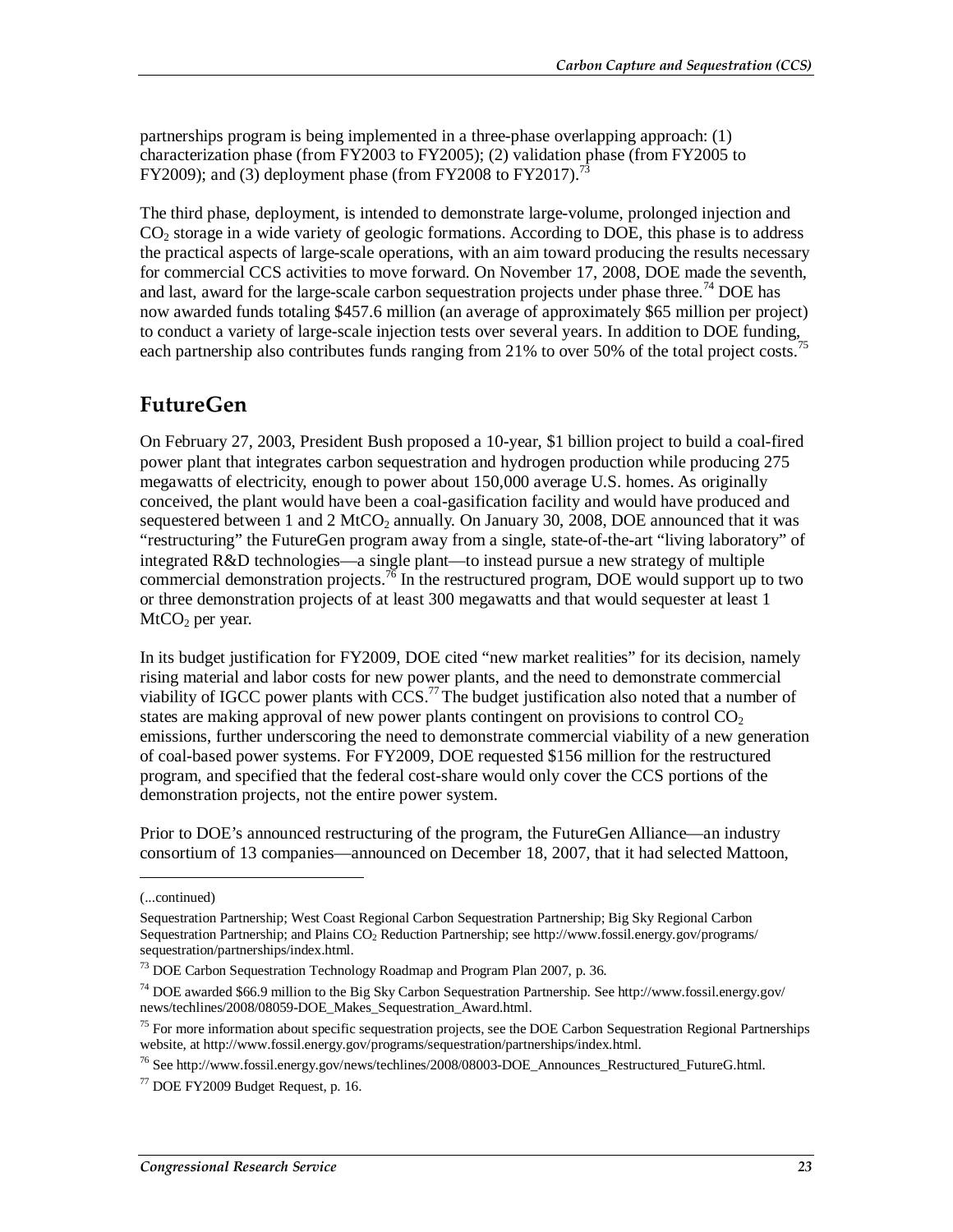IL, as the host site from a set of four finalists.<sup>78</sup> In its January 30, 2008 announcement, DOE stated that the four finalist locations may be eligible to host an IGCC plant with CCS under the new program.

In the debate leading up to enactment of ARRA, the Senate amendment to H.R. 1 (known as the Collins-Nelson amendment) contained language, under Fossil Energy Research and Development, that made \$2 billion "available for one or more near<sup>[-]</sup>zero emissions powerplant(s).<sup>"/9</sup> Some observers noted that the language may refer to a plant or plants similar to the original conception for FutureGen, although the Senate amendment did not mention either FutureGen or a specific location where the plant would be built. The language referring to zeroemissions power plant(s) was removed in conference and was not included in the conference report to accompany ARRA; instead, \$1 billion would be allocated for fossil energy research and development programs.

On June 12, 2009, Secretary Chu announced that the \$1 billion of funding from ARRA will be used to support FutureGen, and that the plant will be built in Mattoon, IL, the site selected by the FutureGen Alliance in 2007.<sup>80</sup> According to DOE, its total anticipated contribution to FutureGen will be \$1.073 billion, and the FutureGen Alliance will contribute between \$400 and \$600 million to the project. Under the terms of a provisional agreement with the FutureGen Alliance, DOE has stated that it will issue a Record of Decision on the project by the middle of July 2009, after which DOE would pursue the following:

- rapid restart of preliminary design activities;
- completion of a site-specific preliminary design and updated cost estimate;
- expansion of the Alliance sponsorship group;
- development of a complete funding plan; and
- potential additional subsurface characterization.

Some reports indicate that the newly revived plans for FutureGen call for an initial carbon capture goal of 60% for the facility, with the ultimate goal of achieving a 90% capture rate, the target set in the project's original conception. $81$  Some environmental groups have expressed views that the lower capture rate may put FutureGen in the same category as other CCS commercialization projects, calling into question the status of FutureGen as a "flagship facility to demonstrate carbon capture and storage at commercial scale."<sup>82</sup>

79 See http://appropriations.senate.gov/News/

<sup>&</sup>lt;sup>78</sup> The four were Mattoon, IL; Tuscola, IL; Heart of Brazos (near Jewett, TX); and Odessa, TX.

<sup>2009</sup>\_02\_09\_Substitute\_Amendment\_to\_HR1\_%7BCollins\_Nelson\_Amendment%7D.pdf?CFID=23617867& CFTOKEN=75628290.

<sup>80</sup> See DOE announcement at http://www.fossil.energy.gov/news/techlines/2009/09037- DOE\_Announces\_FutureGen\_Agreement.html.

<sup>81</sup> Ben Geman, "Enviros fault scaled-back FutureGen carbon goal," *Greenwire*, June 16, 2009.

<sup>&</sup>lt;sup>82</sup> See Secretary Chu's announcement on FutureGen at http://www.energy.gov/news2009/7454.htm.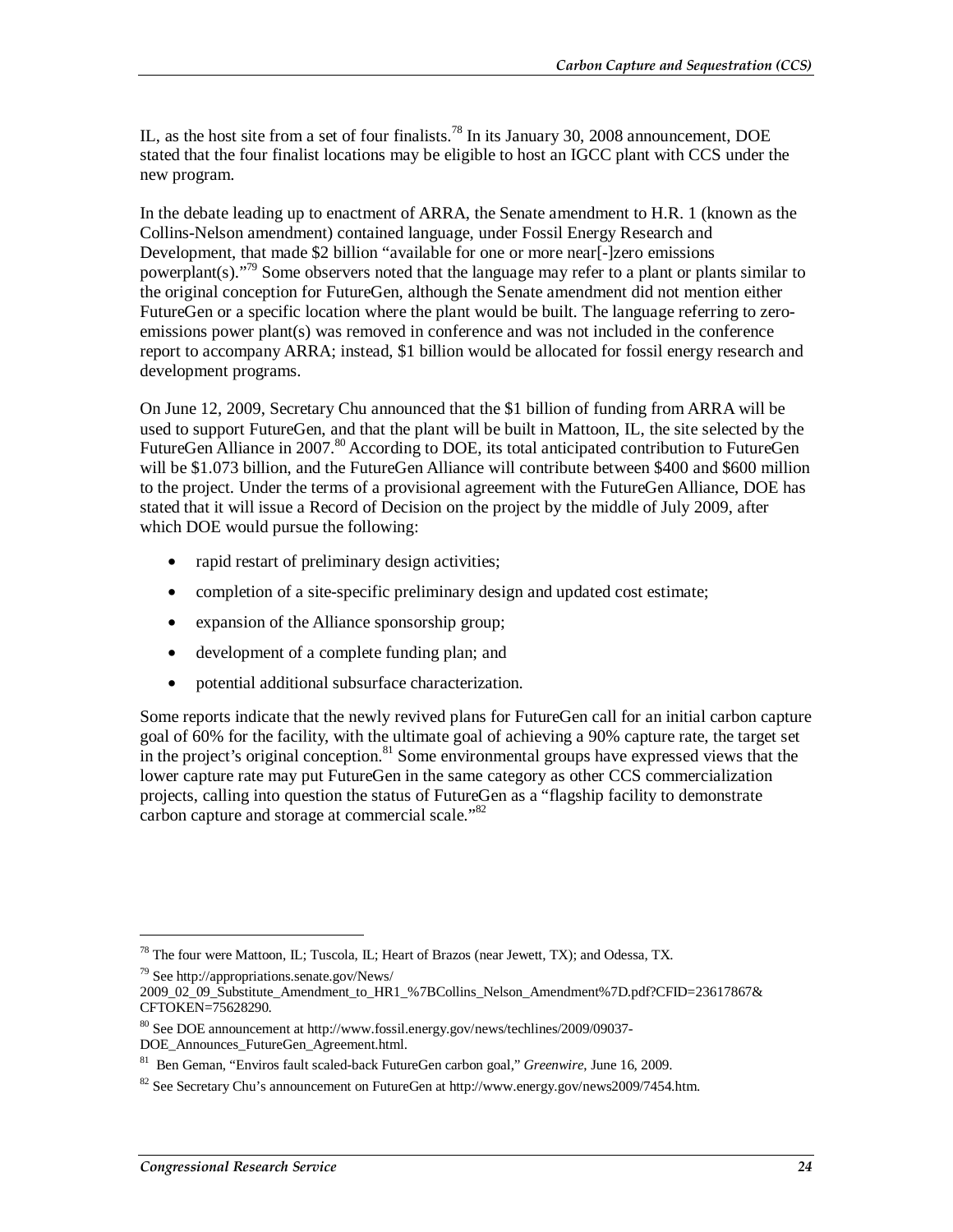## **Current Issues and Future Challenges**

A primary goal of developing and deploying CCS is to allow large industrial facilities, such as fossil fuel power plants and cement plants, to operate while reducing their  $CO<sub>2</sub>$  emissions by 80%-90%. Such reductions would presumably reduce the likelihood of continued climate warming from greenhouse gases by slowing the rise in atmospheric concentrations of  $CO<sub>2</sub>$ . To achieve the overarching goal of reducing the likelihood of continued climate warming would depend, in part, on how fast and how widely CCS could be deployed throughout the economy.

Congress has supported CCS R&D for more than 10 years, and DOE spending increased substantially in FY2007 and FY2008 compared to previous years. The American Recovery and Reinvestment Act of 2009 (P.L. 111-5) increases that trend markedly, adding an additional \$3.4 billion in CCS-related federal obligations through FY2010. It is likely that the large increase in funding will accelerate technological development of CCS systems.

The timeline for developing systems to capture and sequester  $CO<sub>2</sub>$ , however, differs from when CCS technologies may become available for large-scale deployment and are actually deployed. In testimony before the Senate Energy and Natural Resources Committee on April 16, 2007, Thomas D. Shope, then Acting Assistant DOE Secretary for Fossil Energy, stated that under current (2007) budget constraints and outlooks CCS technologies would be available and deployable in the 2020 to 2025 timeframe. However, Mr. Shope added that "we're not going to see common, everyday deployment [of those technologies] until approximately 2045.<sup>83</sup> With enactment of ARRA, the budget constraints now are likely very different compared to when Mr. Shope testified in 2007; nevertheless, Congress faces several challenges to the rapid and widespread deployment of CCS.

The dramatic increase in CCS R&D funding provided for in ARRA will likely invite scrutiny of the relative roles of research, development, and deployment (technology-push mechanisms) versus the requirement for a successful technology to be fully commercialized. To achieve commercialization, the technology must also meet a market demand—a demand created either through a price mechanism or a regulatory requirement (demand-pull mechanisms). Even if technologies for capturing large amounts of  $CO<sub>2</sub>$  become more efficient and cheaper, few companies are likely to install such technologies until they are required to do so. H.R. 2454, for example, contains components of both demand-pull and technology-push, via the cap-and-trade provisions (demand-pull) and the distribution of emission allowances and other funding to promote CCS commercialization (technology-push). How the demand-pull and technology-push provisions in legislation such as H.R. 2454 would affect the rate of CCS commercialization and its deployment is unclear.

Major increases in capture technology efficiency will likely produce the greatest relative cost savings for CCS systems, but challenges also face the transportation and storage components of CCS. Ideally, storage reservoirs for  $CO<sub>2</sub>$  would be located close to sources, obviating the need to build a large pipeline infrastructure to deliver captured  $CO<sub>2</sub>$  for underground sequestration. If CCS moves to widespread implementation, however, some areas of the country may not have adequate reservoir capacity nearby, and may need to construct pipelines from sources to reservoirs. Identifying and validating sequestration sites would need to account for  $CO<sub>2</sub>$  pipeline

<sup>&</sup>lt;sup>83</sup> Testimony of Thomas D. Shope, Acting Assistant Secretary for Fossil Energy, DOE, before the Senate Energy and Natural Resources Committee, Apr. 16, 2007; at http://frwebgate.access.gpo.gov/cgi-bin/getdoc.cgi?dbname= 110\_senate\_hearings&docid=f:36492.pdf.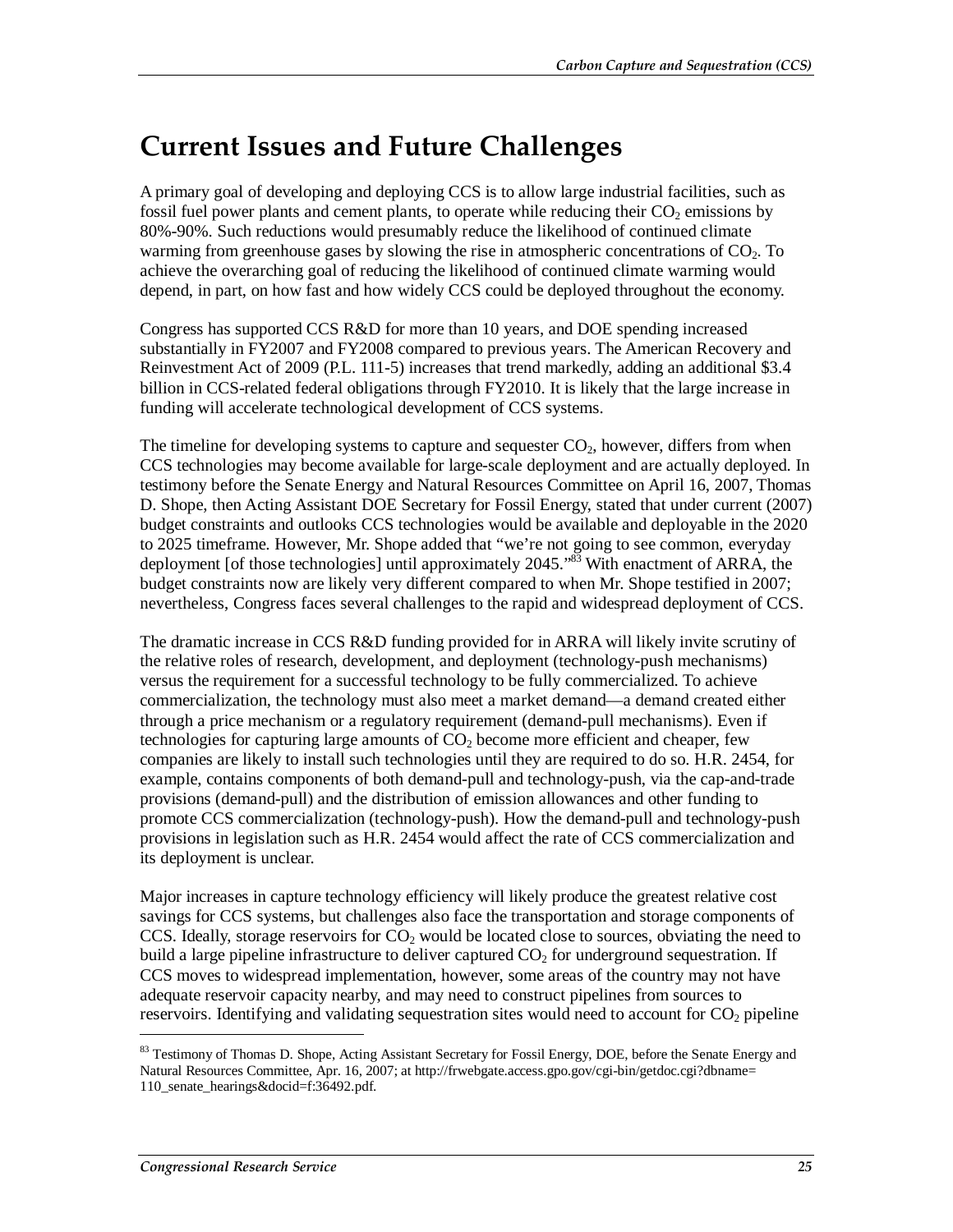costs, for example, if the economics of the sites are to be fully understood. If this is the case, there would be questions to be resolved regarding pipeline network requirements, economic regulation, utility cost recovery, regulatory classification of  $CO<sub>2</sub>$  itself, and pipeline safety. In addition, Congress may be called upon to address federal jurisdictional authority over  $CO<sub>2</sub>$  pipelines under existing law, and whether additional legislation may be necessary if a  $CO<sub>2</sub>$  pipeline network grows and crosses state lines.

Although DOE has identified substantial potential storage capacity for  $CO<sub>2</sub>$ , particularly in deep saline formations, large-scale injection experiments are only beginning in the United States to test how different types of reservoirs perform during  $CO<sub>2</sub>$  injection. Data from the upcoming experiments will undoubtedly be crucial to future permitting and site approval regulations; however, no existing federal regulations govern the injection and storage of  $CO<sub>2</sub>$  for the purposes of carbon sequestration. In July 2008, the U.S. Environmental Protection Agency (EPA) released a draft rule that would regulate  $CO<sub>2</sub>$  injection for the purposes of geological sequestration under the authority of the Safe Drinking Water Act, Underground Injection Control (UIC) program.<sup>84</sup> Some observers have noted that regulating  $CO<sub>2</sub>$  injection solely to protect groundwater, which is the focus of the UIC rulemaking process, may not fully address the primary purpose of storing  $CO<sub>2</sub>$  underground, which is to reduce atmospheric concentrations.<sup>85</sup> Cap-and-trade legislation introduced in the 111<sup>th</sup> Congress (H.R. 2454) contains provisions that would amend the Clean Air Act to broaden the regulatory scope and protect human health and the environment by minimizing the risk of  $CO<sub>2</sub>$  escape to the atmosphere.

In addition, liability, ownership, and long-term stewardship for  $CO<sub>2</sub>$  sequestered underground are issues that would need to be resolved before CCS is deployed commercially. Some states are moving ahead with state-level geological sequestration regulations for  $CO<sub>2</sub>$ , so federal efforts to resolve these issues at a national level would likely involve negotiations with the states. In addition, acceptance by the general public of large-scale deployment of CCS may be a significant challenge if the majority of CCS projects involve private land.<sup>86</sup> Some of the large-scale injection tests could garner information about public acceptance, as local communities become familiar with the concept, process, and results of  $CO<sub>2</sub>$  injection tests. Apart from the question of how the public would accept the likely higher cost for electricity generated from plants with CCS, how a growing CCS infrastructure of pipelines, injection wells, underground reservoirs, and other facilities would be accepted by the public is as yet unknown.

<sup>84 73</sup> *Federal Register*, 43491-43541 (July 25, 2008).

<sup>85</sup> See, for example, *Carbon Capture and Sequestration: Framing the Issues for Regulation*, an Interim Report from the CCSReg Project (December 2008), pp. 73-90; at http://www.ccsreg.org/interimreport/feedback.php.

<sup>86</sup> For more information on public acceptance of CCS, see CRS Report RL34601, *Community Acceptance of Carbon Capture and Sequestration Infrastructure: Siting Challenges*, by Paul W. Parfomak.